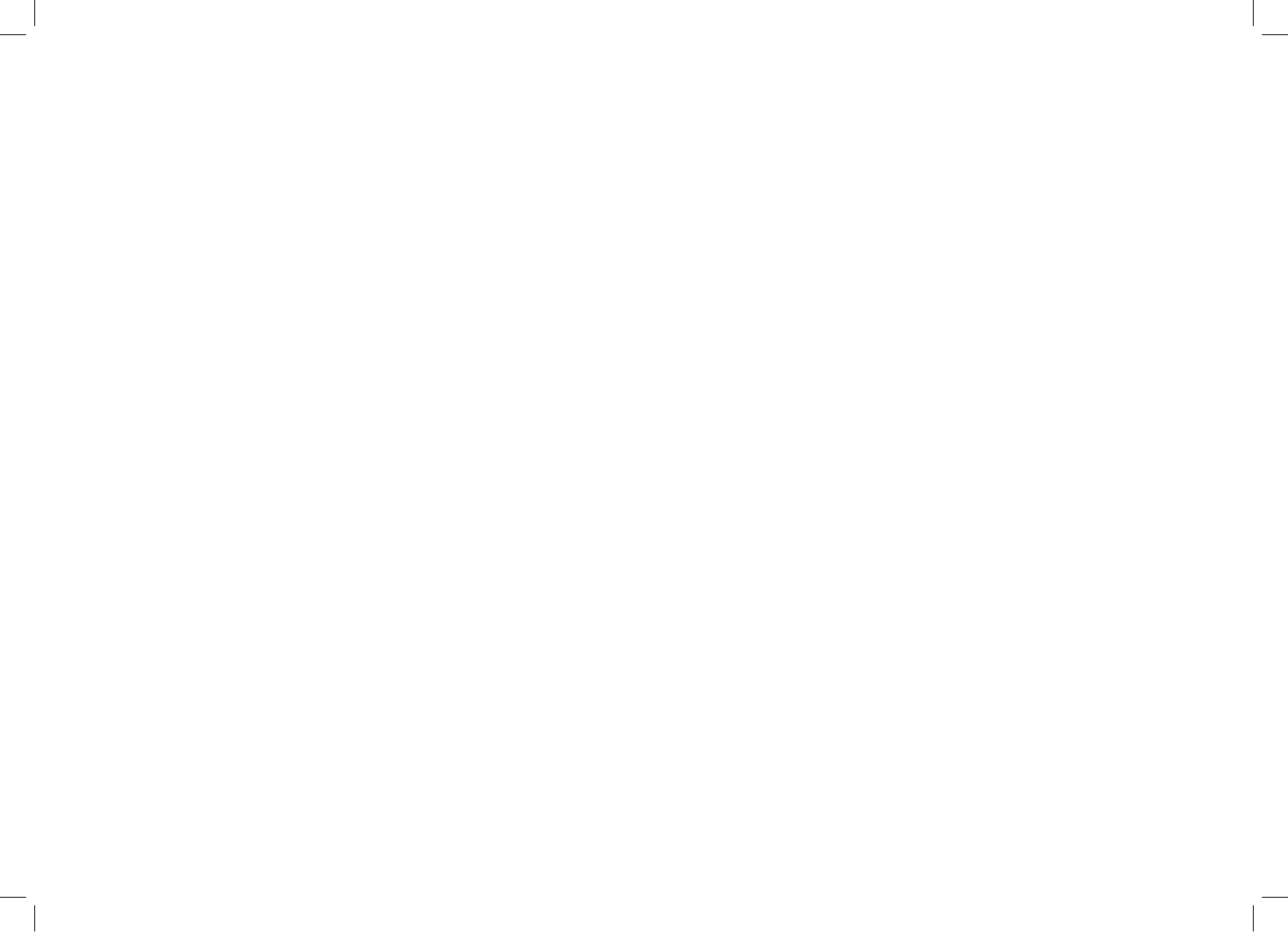## **Annual Scientific Meeting, Faculty of Radiologists RCSI, 2007**

|                 | Thursday, 27th September 2007                         |                      |                                                            |  |  |
|-----------------|-------------------------------------------------------|----------------------|------------------------------------------------------------|--|--|
|                 | <b>ROOM A</b>                                         |                      |                                                            |  |  |
|                 | <b>Albert Theatre</b>                                 |                      |                                                            |  |  |
| 09-30-10.30     | Evidence Based Medicine: MSc Programme                |                      |                                                            |  |  |
| 11.00 - 12.30   | Scientific Session 1                                  |                      |                                                            |  |  |
|                 | Lunch                                                 |                      |                                                            |  |  |
| 13.30-15.00     | <b>Scientific Session 2</b>                           |                      |                                                            |  |  |
| 15:00-15.30     | Tea / Coffee Break                                    |                      |                                                            |  |  |
| 15.30-17.18     | <b>Scientific Session 3</b>                           |                      |                                                            |  |  |
|                 | Friday, 28th September, 2007                          |                      |                                                            |  |  |
|                 | <b>ROOM A</b>                                         | <b>ROOM B</b>        | <b>ROOM C</b>                                              |  |  |
|                 | <b>Cheyne Theatre</b>                                 | TR <sub>3</sub>      | <b>Albert Theatre</b>                                      |  |  |
|                 | Lecture Theatre                                       | <b>Tutorial Room</b> | Lecture Theatre                                            |  |  |
| $08:30 - 09:00$ | Registration                                          |                      | Registration                                               |  |  |
| $9:00 - 10:40$  | <b>CATEGORICAL SESSION 1</b>                          |                      | Radiation Oncology Programme,<br>Categorical Session 1 & 2 |  |  |
| $10:40 - 11:10$ | Opening of Poster and Technical Exhibitions<br>(Dean) |                      |                                                            |  |  |
|                 | Tea / Coffee Break                                    |                      |                                                            |  |  |
| $11:10 - 12:50$ | <b>CATEGORICAL SESSION 2</b>                          |                      | Tea / Coffee Break 11.00am - 11.20                         |  |  |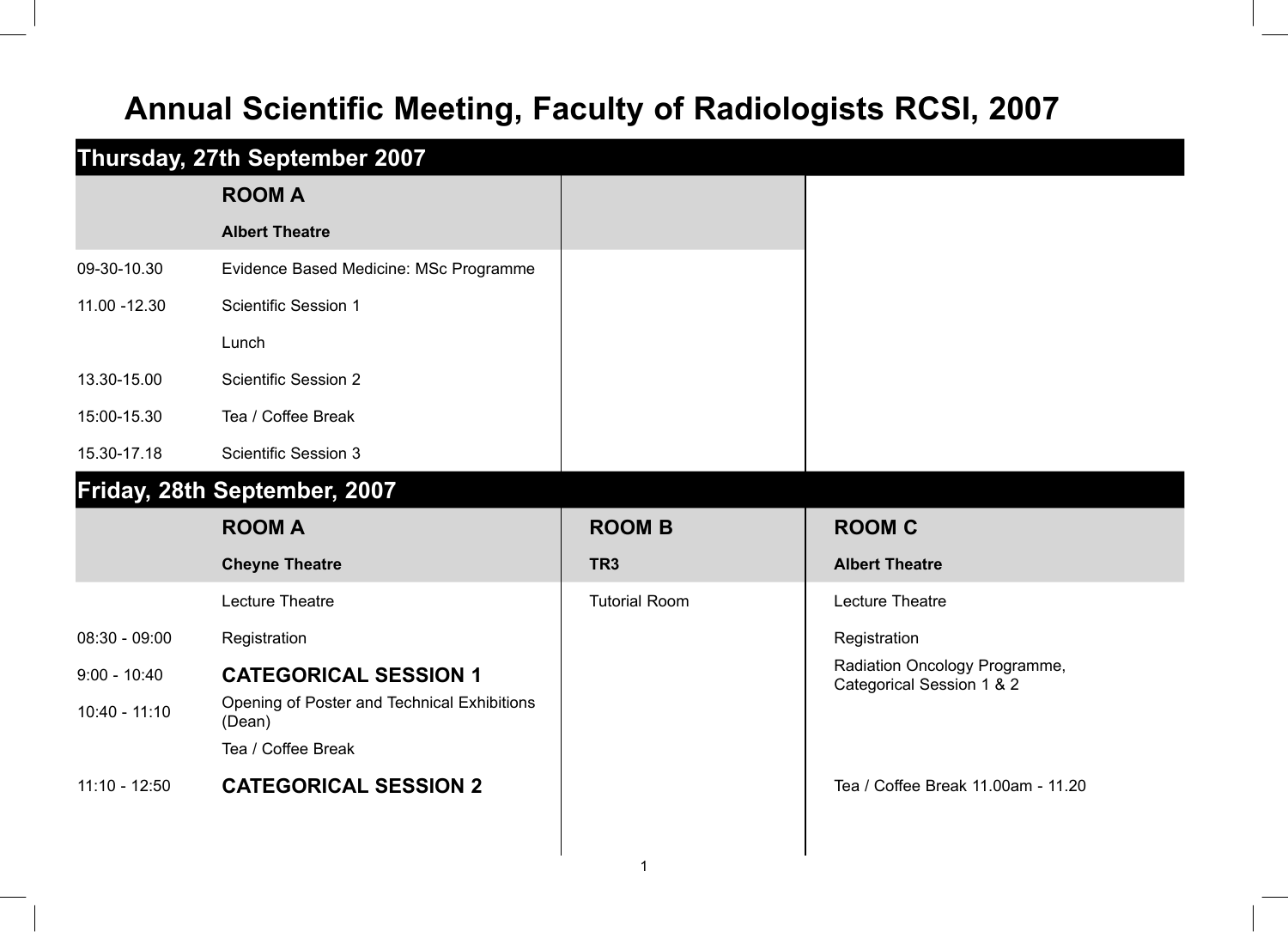| Friday, 28th September, 2007 |                                                                                                                                                                                  |                                   |                                                                                        |  |
|------------------------------|----------------------------------------------------------------------------------------------------------------------------------------------------------------------------------|-----------------------------------|----------------------------------------------------------------------------------------|--|
|                              | <b>ROOM A</b>                                                                                                                                                                    | <b>ROOM B</b>                     | <b>ROOM C</b>                                                                          |  |
|                              | <b>Cheyne Theatre</b>                                                                                                                                                            | TR <sub>3</sub>                   | <b>Albert Theatre</b>                                                                  |  |
| $12:50 - 13.30$              | <b>Honorary Fellows Lecture</b><br>Professor Nestor Müller<br>High Resolution CT in Idiopathic Interstitial<br>Pneumonia: Radiological, Pathological<br>and Clinical Correlation |                                   | Radiation Oncology Programme,<br><b>Categorical Session 3 commencing</b><br>at 11.20am |  |
| $13:30 - 14:30$              | Lunch - visit industry exhibition                                                                                                                                                | Nuclear Medicine 1.45 -<br>2.45pm | Lunch - visit industry exhibition 1pm - 2pm                                            |  |
| $14:30 - 15:00$              | <b>FACULTY AGM</b>                                                                                                                                                               |                                   | Radiation Oncology Programme,<br>Categorical Session 4, commencing at 2pm              |  |
| 15:00 - 16:20                | <b>CATEGORICAL SESSION 3</b>                                                                                                                                                     |                                   |                                                                                        |  |
| $16:20 - 17:00$              | <b>Haughton Lecture</b><br><b>Professor Andy Adam</b><br>Interventional Radiology: Veni, Vidi, Vanished?                                                                         |                                   | St. Luke's Sponsored Keynote Address<br>at 4pm by Professor Ann Barrett                |  |
| 19:00 for 19.30              | <b>Reception, Conferring of Honorary</b><br><b>Fellowships and Dinner (Black Tie)</b>                                                                                            |                                   |                                                                                        |  |
|                              | <b>Saturday, September 29th 2007</b>                                                                                                                                             |                                   |                                                                                        |  |
|                              | <b>ROOM A</b>                                                                                                                                                                    | <b>ROOM B</b>                     |                                                                                        |  |
|                              | <b>Cheyne Theatre</b>                                                                                                                                                            | <b>Albert Theatre</b>             |                                                                                        |  |
| $08:30 - 09:00$              | Registration                                                                                                                                                                     | Registration                      |                                                                                        |  |
| $09:00 - 10:00$              | <b>CATEGORICAL SESSION 4</b>                                                                                                                                                     | St. Luke's Registrar's Prize      |                                                                                        |  |
| $10.00 - 10.30$              | Case of the Day - Adelaide / Meath Hospital                                                                                                                                      | St. Luke's Registrar's Prize      |                                                                                        |  |
|                              | <b>Presentation of Medals</b>                                                                                                                                                    |                                   |                                                                                        |  |
| $10:30 - 11:00$              | Tea / Coffee Break                                                                                                                                                               | Lunch - visit industry exhibition |                                                                                        |  |
| $11:00 - 12:40$              | <b>CATEGORICAL SESSION 5</b>                                                                                                                                                     | <b>AWARDING OF PRIZES</b>         |                                                                                        |  |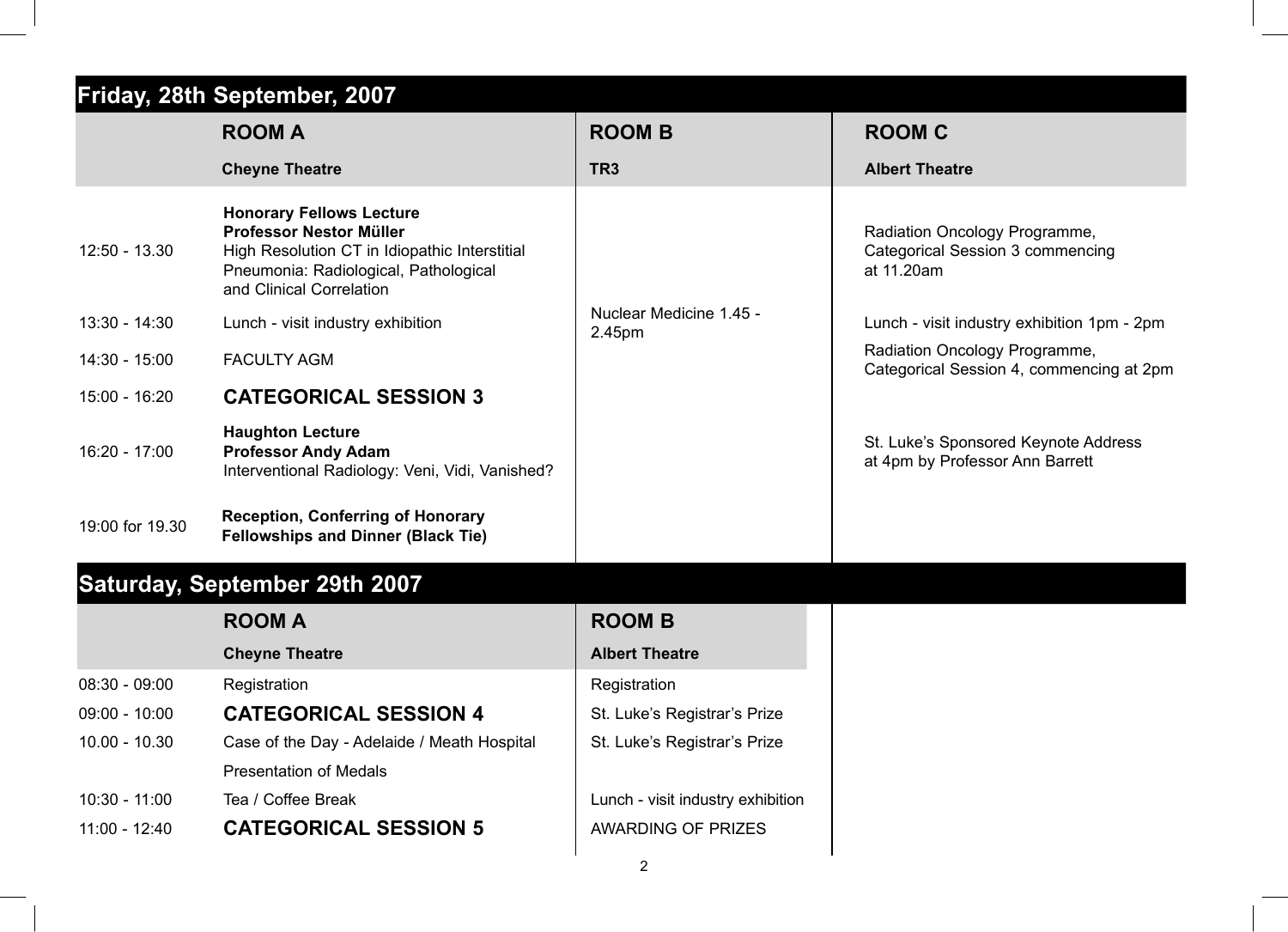## **Faculty of Radiologists, RCSI: Annual Scientific Meeting 2007**

### **Day 1: Thursday, September 27th, 2007**

09:30 -10:30 Moderator: Dr Dermot Malone, St. Vincent's University Hospital

#### **Evidence Based Medicine MSc Programme**

| 09:30 | CT scoring systems in Acute Pancreatitis:<br>Why, how, when and so what?                      | Ryan R     | St. Vincent's University Hospital |
|-------|-----------------------------------------------------------------------------------------------|------------|-----------------------------------|
| 09:40 | Diagnosis of cholangiocarcinoma in PSC patients                                               | Killeen R  | St. Vincent's University Hospital |
| 09:50 | Carotid endarterectomy vs stenting - or just keep taking the statins?                         | Walsh S    | St. Vincent's University Hospital |
| 10:00 | Coma in a Kenyan ED - Can imaging help differentiate<br>methanol poisoning from other causes? | Okello R   | St. Vincent's University Hospital |
| 10:10 | Imaging of Crohn's disease in 2007: MRI, CT or<br><b>Conventional Enteroclysis?</b>           | Heaslip I  | St. Vincent's University Hospital |
| 10:20 | Getting guidelines into practice: What's the evidence?                                        | Callanan I | St. Vincent's University Hospital |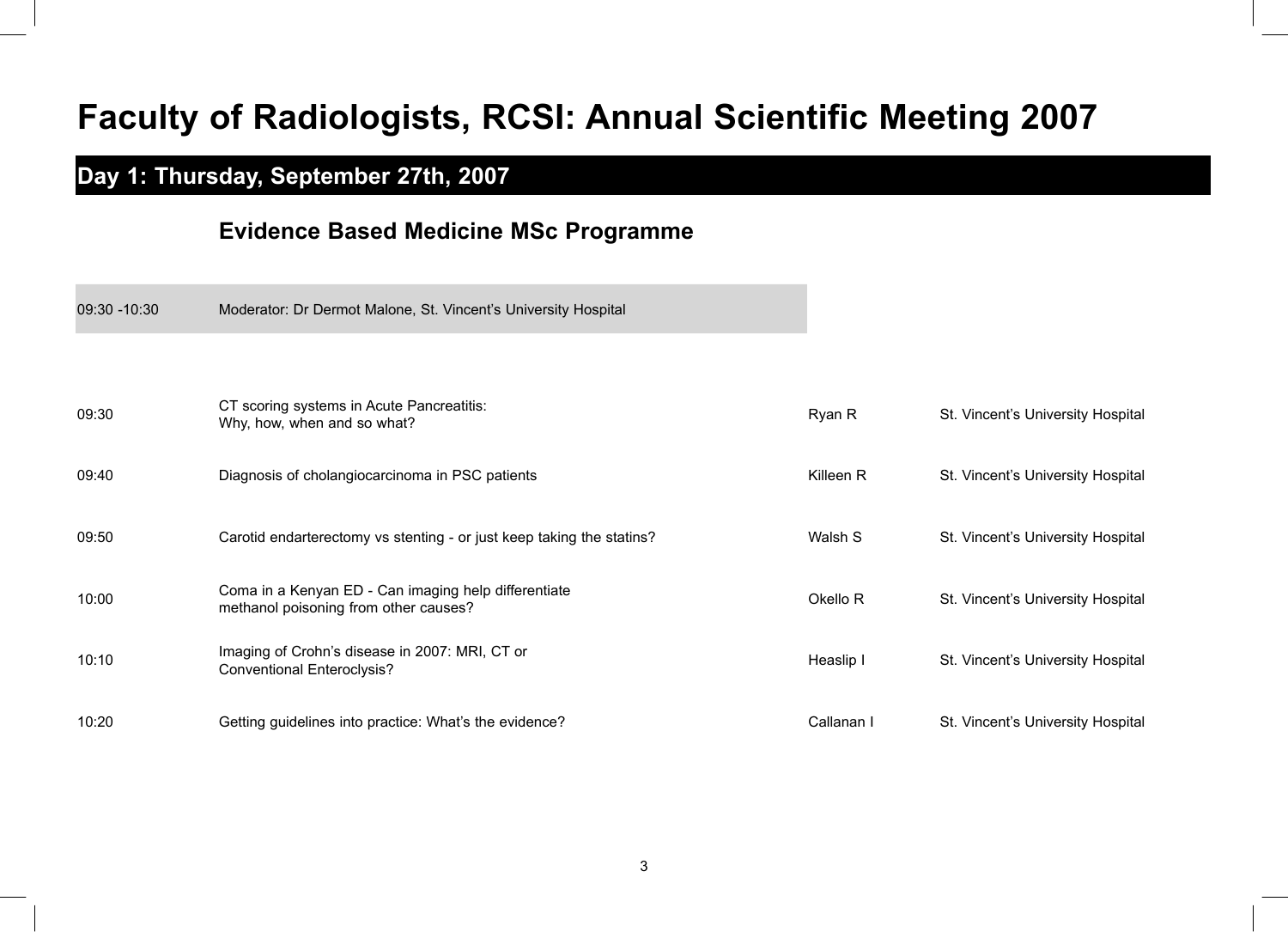### **Day 1: Thursday, September 27th, 2007**

#### **Scientific Session 1: Albert Lecture Theatre**

11:00 - 15:00 Moderator: Dr. Niall McEniff, St. James's Hospital

| <b>Time</b> | <b>Control No.</b> | <b>Title</b>                                                                                                                                                                                               | <b>Presenter</b>    | <b>Institution</b>                | <b>Senior</b><br><b>Author</b> |
|-------------|--------------------|------------------------------------------------------------------------------------------------------------------------------------------------------------------------------------------------------------|---------------------|-----------------------------------|--------------------------------|
| 11:00       | 279-S-2            | Endovascular Stent Grafts for Aortic Pathology: A Single Institution Experience                                                                                                                            | Scanlon             | Mater Misericordiae Hospital      | Lawler                         |
| 11:09       | $279-S-3$          | The effect of patient body mass on the quality of myocardial SPECT imaging                                                                                                                                 | Mullan              | Royal Victoria Hospital           | Campbell                       |
| 11:18       | 279-S-8            | Cardiac Valve Disease: Spectrum of Appearances on Four-Dimensional<br>Cardiac 64-Slice Multidetector CT                                                                                                    | Ryan                | St. Vincent's University Hosptial | Dodd                           |
| 11:27       | 279-S-10           | New Frontiers in Complex Congenital Heart Disease: 3D Dual Source<br>Cardiac Multidetector CT (DSCT) as a Decision Making Tool in<br>Percutaneous Pulmonary Valve and Arterial And Venous Stent Placement. | Moriarty            | Mater Misericordiae Hospital      | Lawler                         |
| 11:36       | 279-S-15           | Computed Tomography Coronary Angiography; Initial experience in a<br>peripheral centre with a 64-slice CT scanner, and comparison with<br>conventional transcutaneous coronary angiography                 | Coyle               | Our Lady of Lourdes Hospital      | Maher                          |
| 11:45       | 279-S-17           | Diagnosis & Management of latrogenic Pseudoaneurysms:<br>A Single Centre Experience                                                                                                                        | Long                | Mater Misericordiae Hospital      | Lawler                         |
| 11:54       | 279-S-29           | Do Asymptomatic Angiographic Stenoses And Occlusions Become<br>Symptomatic In Patients With Peripheral Vascular Disease?                                                                                   | Keeling             | <b>Beaumont Hospital</b>          | Lee                            |
| 12:03       | 279-S-30           | Is C - Reactive Protein (CRP) A Useful Marker For Follow - Up Of<br>Patients After Peripheral Percutaneous Transluminal Angioplasty (PTA)?                                                                 | Keeling             | <b>Beaumont Hospital</b>          | Lee                            |
| 12:12       | 279-S-31           | Patient Doses in Interventional Cardiology: A European Survey                                                                                                                                              | Gray                | St. James's Hospital              | Malone                         |
| 12:21       | 279-S-32           | Correlation between Occupational Exposure Levels, Patient Exposure<br>Level and Screening Times                                                                                                            | Martin<br>Rodriguez | Mater Misericordiae Hospital      | Kenny                          |

12:30 - 13:30 LUNCH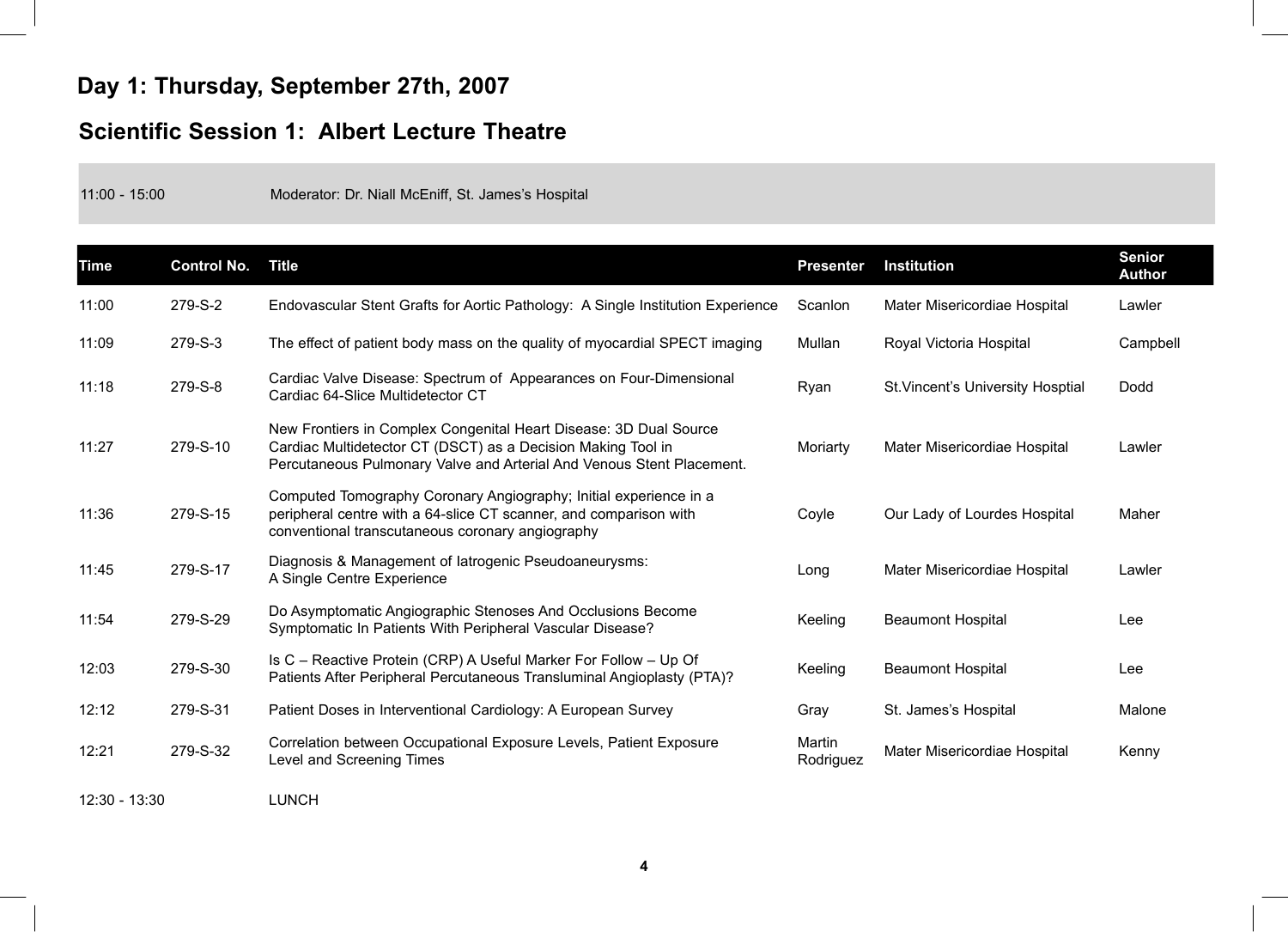### **Day 1: Thursday, September 27th, 2007**

### **Scientific Session 2: Albert Lecture Theatre**

Moderator: Dr. Eilish Twomey, Children's University Hospital

| <b>Time</b> | <b>Control No.</b> | <b>Title</b>                                                                                                                                     | <b>Presenter</b> | <b>Institution</b>                 | <b>Senior</b><br><b>Author</b> |
|-------------|--------------------|--------------------------------------------------------------------------------------------------------------------------------------------------|------------------|------------------------------------|--------------------------------|
| 13:30       | 279-S-6            | Preoperative CXR: Indications and Current Practice                                                                                               | Delaney          | St. James's Hospital               | Keogan                         |
| 13:39       | 279-S-9            | The e-Medi project: an educational resource for breast imaging                                                                                   | O'Keeffe         | St. James's Hospital               | McDermott                      |
| 13:48       | 279-S-13           | Large Airway Collapse during Forced Expiratory Maneuvers in Adults<br>with Cystic Fibrosis: Evaluation with Cine 64-Slice Real-Time Dynamic MDCT | McDermott        | St. Vincent's University Hospital  | Dodd                           |
| 13:57       | 279-S-18           | GP Fast Track Services: A new innovation in Radiology                                                                                            | Dewhurst         | <b>Mercy University Hospital</b>   | Brady                          |
| 14:06       | 279-S-22           | DAT scan analysis versus the report.                                                                                                             | McMahon          | Mater Misericordiae Hospital       | O'Connell                      |
| 14:15       | 279-S-23           | Value of Computer Aided Analysis of 3D PET/CT Brain Imaging in<br>Neurodegenerative Disease                                                      | McMahon          | Mater Misericordiae Hospital       | O'Connell                      |
| 14:24       | 279-S-24           | Pulmonary Embolism in Pregnancy: Is Nuclear medicine imaging still<br>a valid option?                                                            | Ezwawah          | <b>Cork University Hospital</b>    | Barry                          |
| 14:33       | 279-S-25           | The impact of pre-operative breast MRI on disease staging and treatment                                                                          | Murphy           | <b>Cork University Hospital</b>    | Maher                          |
| 14:42       | 279-S-27           | A retrospective audit of 100 minimally invasive stereotactic breast biopsies                                                                     | Chin             | University College Hospital Galway | <b>McCarthy</b>                |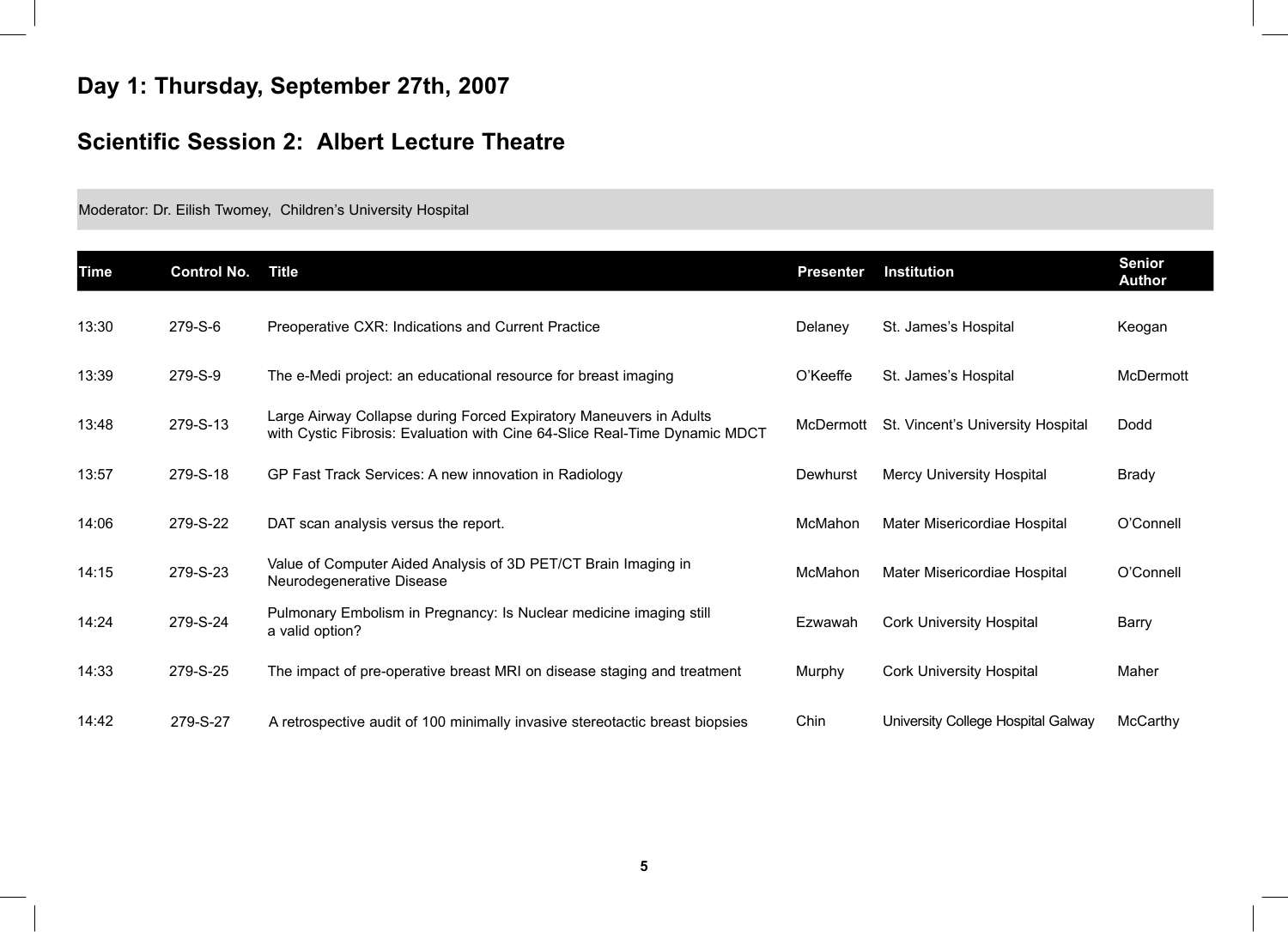### **DAY 1: Thursday, September 27th, 2007 Scientific Session 3: Albert Lecture Theatre**

Moderator: Professor Michael Maher, Cork University Hospital

#### **15:30 -17:18**

| <b>Time</b> | <b>Control No.</b> | <b>Title</b>                                                                                                                                        | <b>Speaker</b>     | <b>Institution</b>                       | <b>Senior Author</b> |
|-------------|--------------------|-----------------------------------------------------------------------------------------------------------------------------------------------------|--------------------|------------------------------------------|----------------------|
| 15:30       | 279-S-1            | Mangafodipir-Enhanced Liver MRI: is 3D imaging only<br>required?                                                                                    | DeLappe            | Portiuncula Hospital                     | Sheppard             |
| 15:39       | 279-S-4            | <b>Re-audit of Barium Enema Bowel Preparation and Patient</b><br>Compliance                                                                         | McDonnell          | Craigavon Area Hospital                  | Fawzy                |
| 15:48       | 279-S-5            | Urolithiasis: How Accurate are Plain Radiographs?                                                                                                   | Chan               | Adelaide / Meath Hospital                | Torreggiani          |
| 15:57       | 279-S-7            | <b>Spinal Cord Compression: Analysis Of MRI Service In</b><br><b>A General Hospital Setting</b>                                                     | Anak Lis           | University College Hospital<br>Galway    | McCarthy             |
| 16:06       | 279-S-11           | <b>Positive Contrast Magnetic Resonance Imaging of Iron:</b><br>A New Technique                                                                     | MacMahon           | Mater Misericordiae Hospital             |                      |
| 16:15       | 279-S-12           | Intra-arterial doxorubicin-eluting beads in the treatment of<br>unresectable hepatocellular carcinoma: Our initial experience                       | McDermott          | St. Vincent's University Hospital        | <b>Brophy</b>        |
| 16:24       | 279-S-14           | Perimalleolar Subcutaneous Edema in Acute Ankle Sprain -<br>A Mark of Capsule Disruption at MRI                                                     | Murphy             | Mater Misericordiae Hospital             | Eustace              |
| 16:33       | 279-S-16           | An audit of abnormalities found on General Practioner<br>referrals for ultrasound examination of the upper abdomen                                  | Ni Mhuircheartaigh | University College Hospital<br>Galway    | McCarthy             |
| 16:42       | 279-S-19           | FDG PET vs. Whole body MRI in the assessment of multiple<br>myeloma disease activity                                                                | Shortt             | Mater Misericordiae Hospital             | Eustace              |
| 16:51       | 279-S-20           | MR Imaging of the rectus abdominis / adductor aponeurosis:<br>Findings in the 'sports hernia'                                                       | Shortt             | Thomas Jefferson University<br>Hospital  | Meyers               |
| 17:00       | 279-S-21           | <b>Portal Vein Embolisation using flow directed microspheres</b><br>versus coils prior to hepatic resection.                                        | Hegarty            | <b>St. Vincent's University Hosptial</b> | <b>Brophy</b>        |
| 17:09       | 279-S-28           | <b>Optimizing Bowel Preparation for Multidetector Row CT</b><br><b>Colonography: Comparison of Three Different Cleansing</b><br><b>Preparations</b> | Slattery           | <b>Beaumont Hospital</b>                 | Morrin               |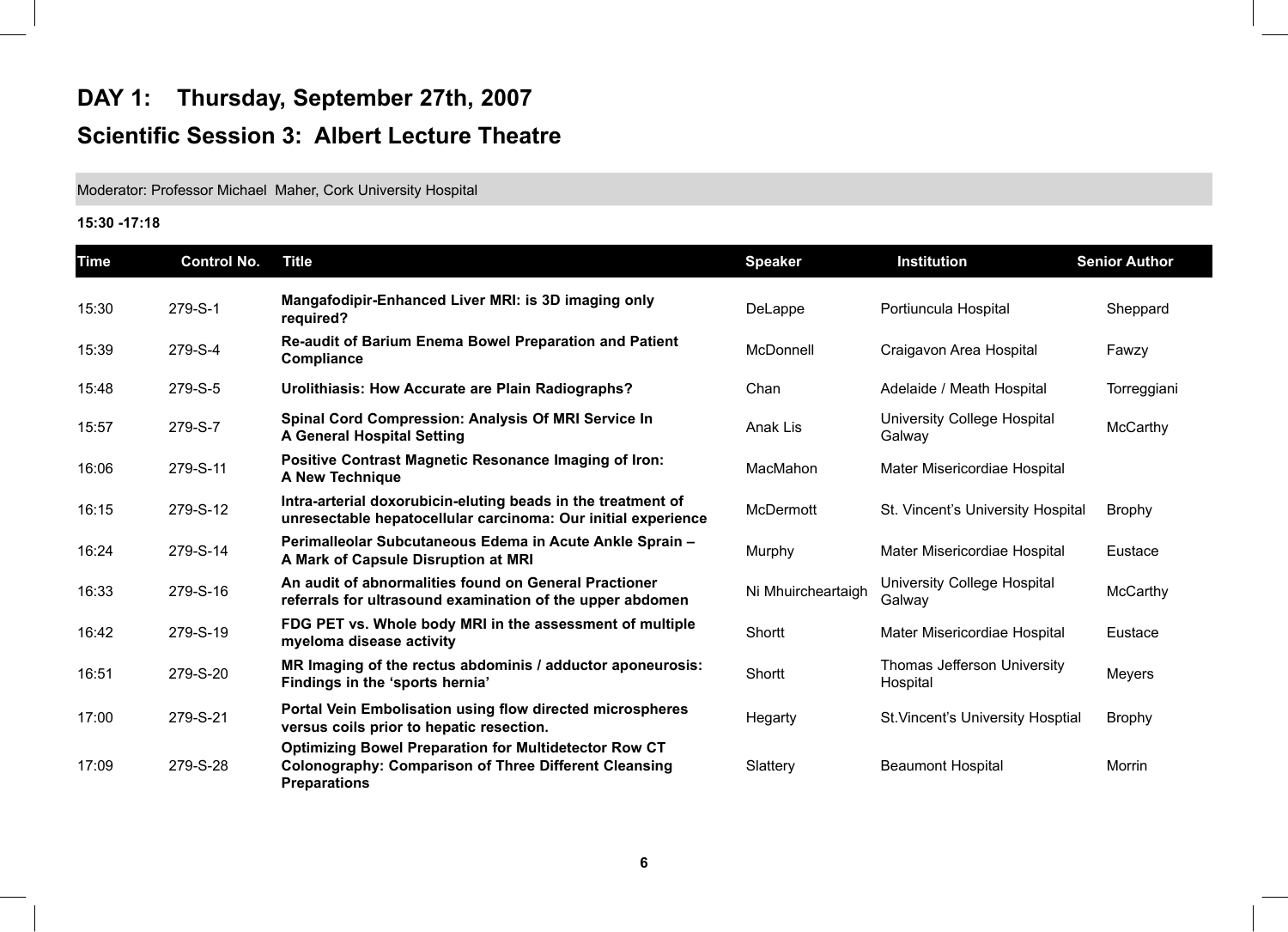## **Faculty of Radiologists, RCSI: Annual Scientific Meeting 2007**

#### **DAY 2: Friday, September 28th, 2007**

#### **Categorical Session 1 : Cardia CT / MRI I**

**Moderator: Prof. Peter McCarthy, Dean, Faculty of Radiologists**

**9:00 - 10:40**

| <b>Time</b>     | Title                                            | <b>Speaker</b> | <b>Hospital</b>                            |
|-----------------|--------------------------------------------------|----------------|--------------------------------------------|
| $9:00 - 9:20$   | Basics: From service set-up to patient selection | S. Harden      | Southampton University Hospitals NHS Trust |
| $9:20 - 09:40$  | Normal Anatomy, function and normal variants     | J. Dodd        | St. Vincent's University Hospital          |
| $09:40 - 10:00$ | Cardiac Imaging: A Cardiologist's Perspective    | N. Mahon       | Mater Misericordiae Hospital               |
| 10:00 - 10:20   | Coronary Artery Bypass Grafting                  | A. Graham      | Royal Victoria Hospital                    |
| 10:20 - 10:40   | Calcium Scoring and Plaque Imaging               | L. Lawler      | Mater Misericordiae Hospital               |

#### **Categorical Session 2 : Cardiac CT / MRI II**

**Moderator: Dr. David McInerney, Consultant Radiologist, Adelaide / Meath Hospital**

**11:10 - 12:50**

| <b>Time</b>     | Title                                        | <b>Speaker</b> | <b>Hospital</b>                                                                    |
|-----------------|----------------------------------------------|----------------|------------------------------------------------------------------------------------|
| 11:10 - 11:30   | Coronary CTA: How I do it                    | S. Harden      | Southampton University Hospitals NHS Trust                                         |
| 11:30 - 11:50   | Cardiac CTA Technique - Problem Solving      | Lawler         | Mater Misericordiae Hospital                                                       |
| $11:50 - 12:10$ | Dual Source CT - Machine Dose                | P. Gilligan    | Mater Private Hospital                                                             |
| $12:10 - 12:30$ | Paediatric CT / MRI                          | C. MacMahon    | Our Lady's Hospital for Sick Children, Crumlin                                     |
| 12:30 - 12:50   | Endovascular Pulmonary valve and Coarctation | K. Walsh       | Mater Misericordiae Hospital and Our Lady's<br>Hospital for Sick Children, Crumlin |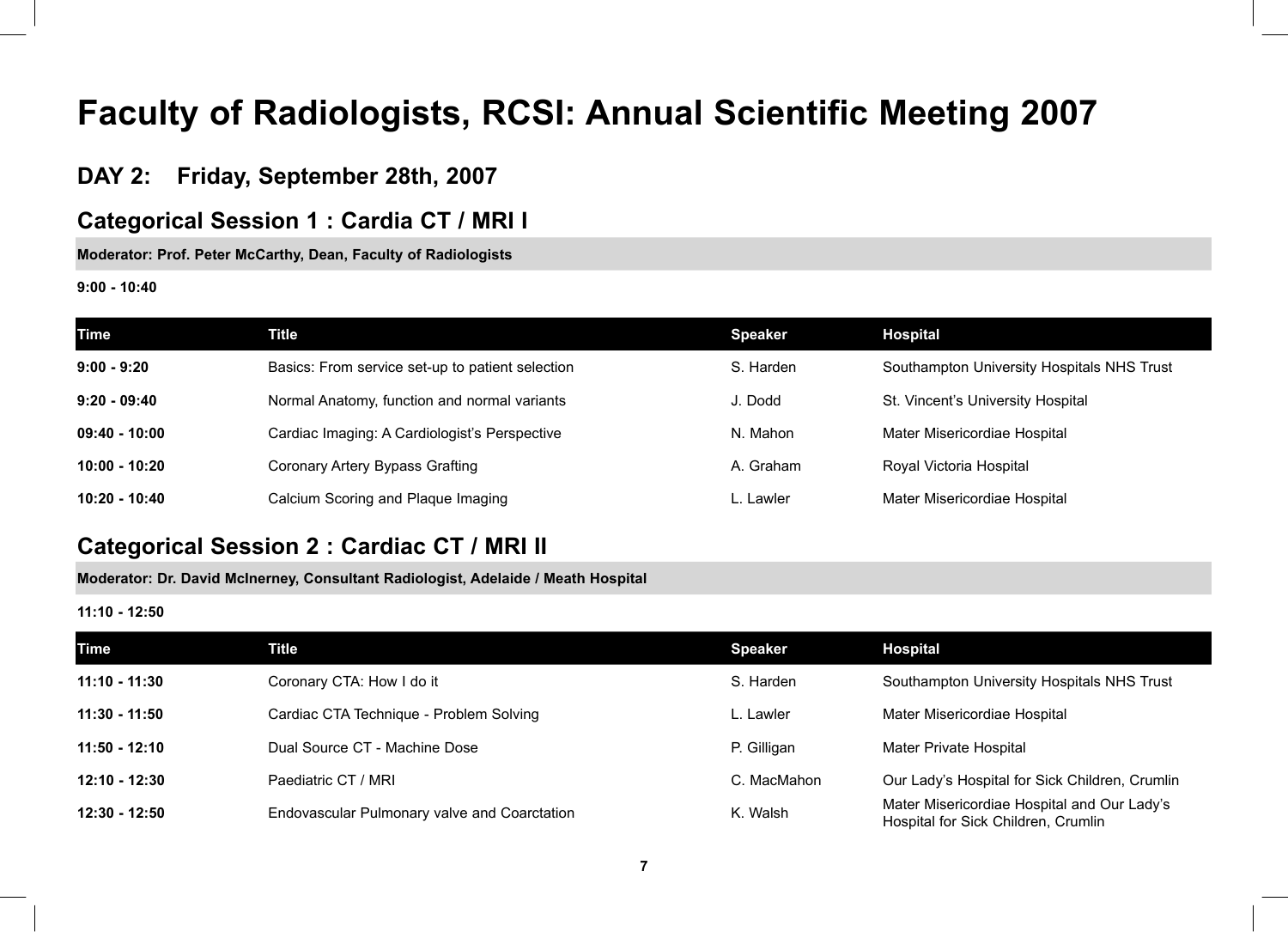#### **Day 2: Friday, September 28th, 2007**

| 12:15 - 12:45 | <b>Honorary Fellows Lecture</b>                                                                              |  |  |
|---------------|--------------------------------------------------------------------------------------------------------------|--|--|
| <b>Title</b>  | High Resolution CT in Idiopathic Interstitial Pneumonia: Radiological, Pathological and Clinical Correlation |  |  |
|               | Professor Nestor Müller                                                                                      |  |  |
|               | Professor and Chairman, Department of Radiology, University of British Columbia                              |  |  |
| Moderator:    | Prof. Peter McCarthy, Dean, Faculty of Radiologists                                                          |  |  |
| 14:30 - 15:00 | <b>Faculty of Radiologists A.G.M.</b>                                                                        |  |  |

### **Categorical Session 3 : Cardiac CT / MRI III**

Moderator: Dr. Éamann Breatnach, Consultant Radiologist, Mater Misericordiae Hospital

#### **15:00 - 16:20**

| <b>Time</b>   | <b>Title</b>                                                  | <b>Speaker</b> | <b>Hospital</b>                                                                         |  |
|---------------|---------------------------------------------------------------|----------------|-----------------------------------------------------------------------------------------|--|
| 15:00 - 15:20 | Cardiac CT and other Pathologies                              | J. Dodd        | St. Vincent's University Hospital                                                       |  |
| 15:20 - 15:40 | MRI - Perfusion                                               | J. Meaney      | St. James's Hospital                                                                    |  |
| 15:40 - 16:00 | <b>MRI Cardiomyopathies</b>                                   | J. Murray      | Mater Misericordiae Hospital                                                            |  |
| 16:00 - 16:20 | MR Coronary angiography                                       | D. Tuite       | Northwestern Memorial Hospital & Northwestern<br>University Feinberg School of Medicine |  |
| 16:20 - 17:00 | <b>Haughton Lecture</b>                                       |                |                                                                                         |  |
| <b>Title</b>  | Interventional Radiology: Veni, Vidi, Vanished?               |                |                                                                                         |  |
|               | <b>Professor Andy Adam</b>                                    |                |                                                                                         |  |
|               | President ESR & President Elect Royal College of Radiologists |                |                                                                                         |  |
| Moderator:    | Prof. Peter McCarthy, Dean, Faculty of Radiologists           |                |                                                                                         |  |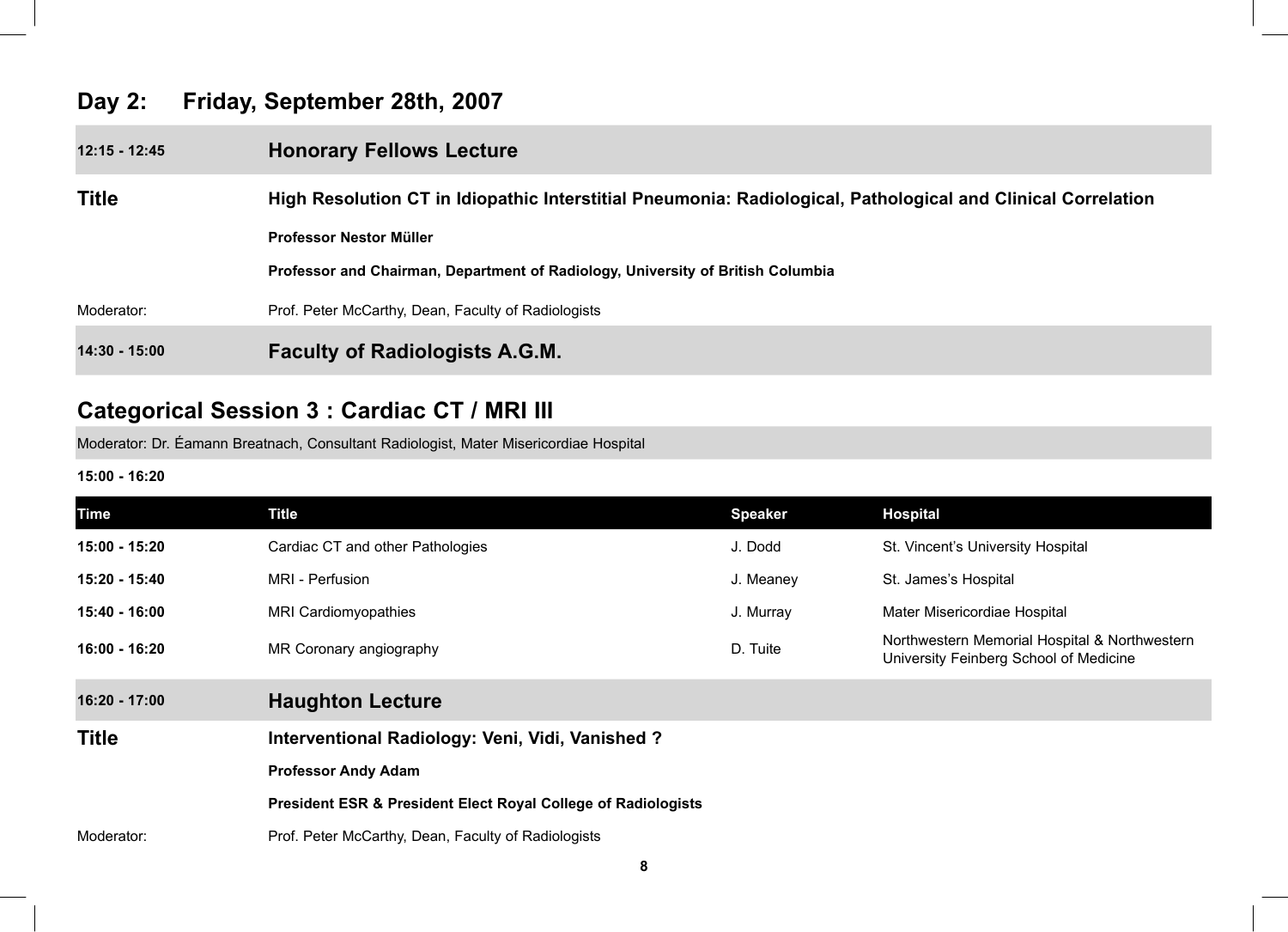### **Faculty of Radiologists, RCSI: Annual Scientific Meeting 2007**

#### **DAY 3: Saturday, September 29th 2007**

#### **Categorical Session 4 : Carotid and Cerebrovascular Disease: Diagnosis and Therapy**

Moderator: Dr. Anthony O'Dwyer, Consultant Radiologist, Beaumont Hospital

9:00 - 10:00

| Time           | Title                                        | <b>Speaker</b> | <b>Hospital</b>                                                |
|----------------|----------------------------------------------|----------------|----------------------------------------------------------------|
| $9:00 - 9:20$  | Carotid disease. Diagnosis and Therapy       | J. Thornton    | <b>Beaumont Hospital</b>                                       |
| $9:20 - 09:40$ | Stroke Thrombolysis / thrombectomy           | G. Wyse        | Johns Hopkins University School of Medicine Baltimore, MD, USA |
| 09:40 - 10:00  | Vertebrobasilar Disease: Diagnosis & Therapy | P. Flynn       | Royal Victoria Hospital                                        |

**10:00 - 10:30 CASE OF THE DAY PANEL: DIAGNOSES AND DISCUSSION**

#### **Adelaide / Meath Hospital**

Moderator: Dr. James Masterson, Consultant Radiologist, Faculty of Radiologists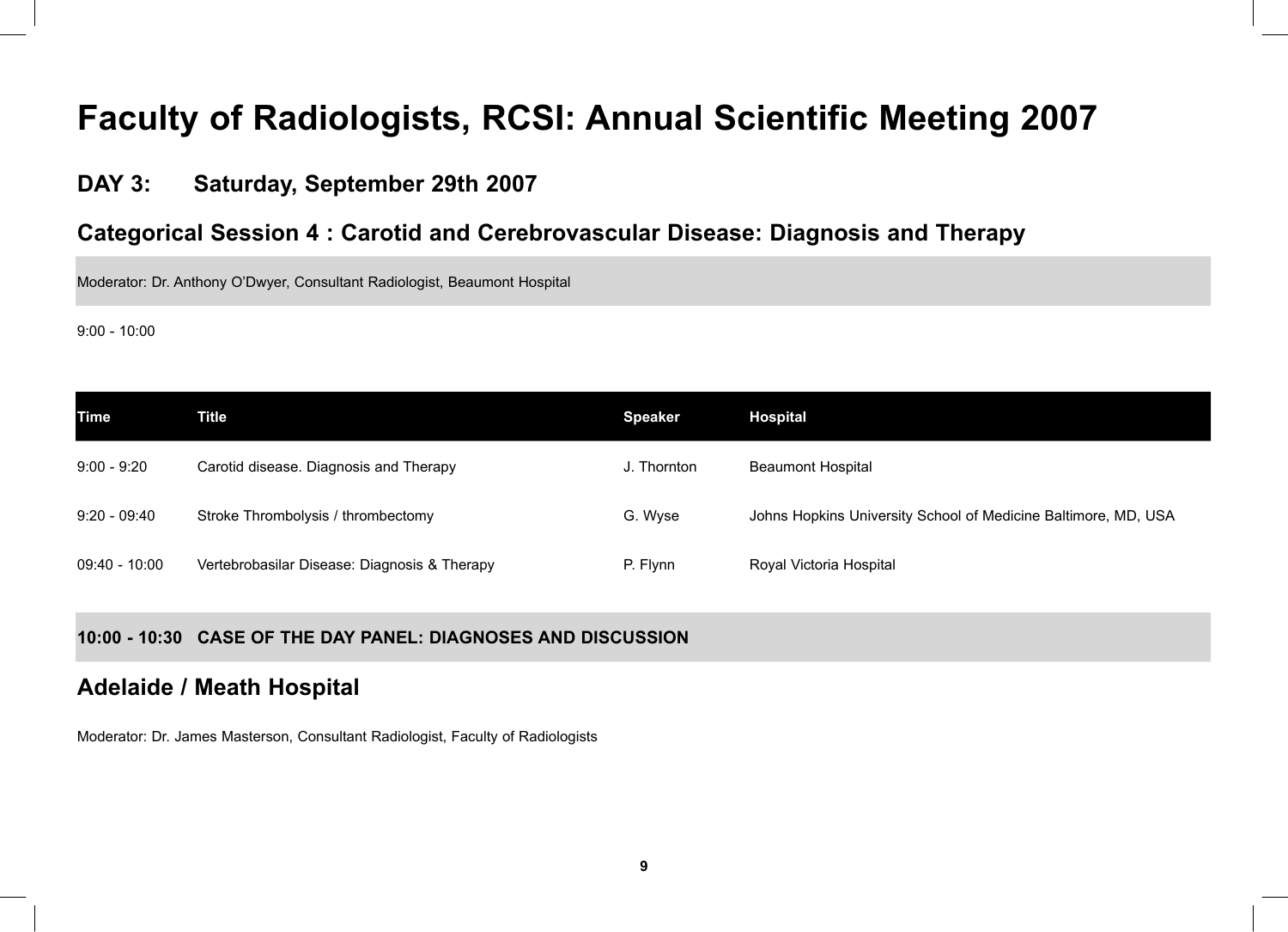#### **DAY 3: Saturday, September 29th 2007**

#### **Presentation of Medals**

Moderator: Prof. Peter McCarthy, Dean, Faculty of Radiologists

#### **Categorical Session 5 : Venous Disease**

Moderator: Dr. Lynn Johnston, Consultant Radiologist, Belfast City Hospital

11:00 - 12:40

| <b>Time</b>     | <b>Title</b>                                   | <b>Speaker</b> | <b>Hospital</b>                    |
|-----------------|------------------------------------------------|----------------|------------------------------------|
| $11.00 - 11.20$ | Venous access                                  | I. Kelly       | Waterford Regional Hospital        |
| 11.20 - 11.40   | <b>IVC Filters</b>                             | M. Lee         | <b>Beaumont Hospital</b>           |
| 11.40 - 12.00   | <b>IVC Stenosis: Diagnosis and Therapy</b>     | G. O'Sullivan  | University College Hospital Galway |
| 12.00 - 12.20   | DVT - CT Venography and Image Guided Therapy   | D. Brohpy      | St. Vincent's University Hospital  |
| 12.20 - 12.40   | Central Venous Stenosis. Diagnosis and Therapy | L. Lawler      | Mater Misericordiae Hospital       |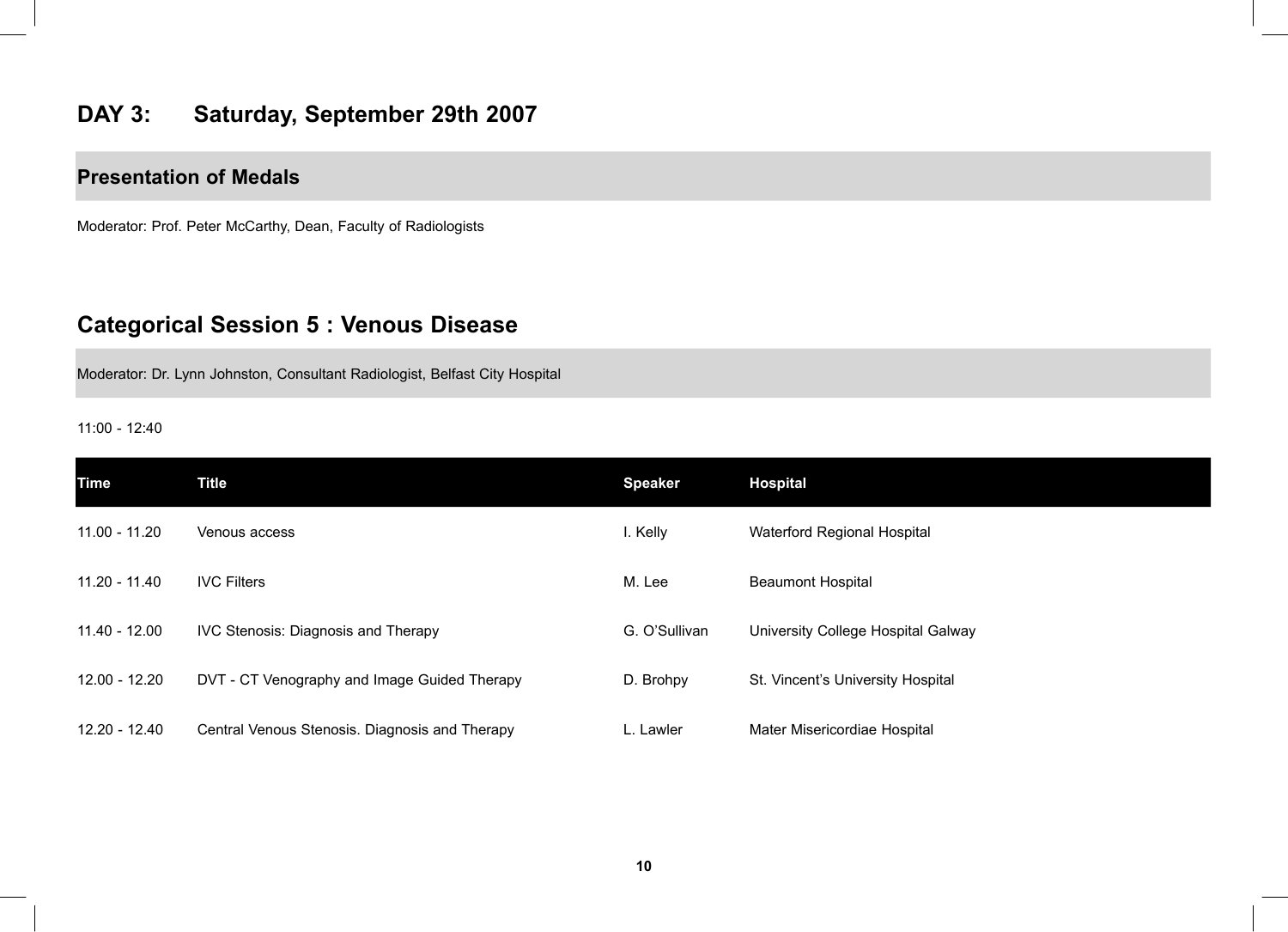### **Annual Scientific Meeting, Faculty of Radiologists RCSI, 2007**

#### **POSTER PRESENTATIONS**

**Display No. 1 Are you sitting comfortably? Ergonomics of PACS – Good Vs. Bad Practices** Dr Sanjay Gandhi 1, Dr. Mahesh Baj 2, Dr Muhammad Hanif 3, *1 Frenchay Hospital, Bristol, 2 Roscommon Hospital, Ireland, 3 Severn Radiology Training scheme, UK* 

- **Display No. 2 Inferior Vena Cava Stenting for Lower Limb Oedema in Patients with Malignancy- our Institutional Experience** E DeLappe, J ni Mhuircheartaigh, C Meehan, G O'Sullivan *Dept of Radiology, University College Hospital Galway.*
- **Display No. 3 Urinary Collecting System Trauma- Radiological Findings of Renal Pelvis, Ureter and Bladder Injury** E DeLappe, C Cronin, M Browne, C O'Riordan, PA McCarthy *Dept of Radiology, University College Hospital Galway.*
- **Display No. 4 The Study of the Biomechanical Status of the Renal Artery through Experimentation** Deirdre King<sup>1</sup>, Michael Ring<sup>2</sup>, Carmel M Moran<sup>3</sup>, M Hussey<sup>1</sup> and Jacinta E Browne<sup>1</sup> *1Medical Ultrasound Group, School of Physics, Dublin Institute of Technology, Kevin Street, Dublin 8 2Department of Applied Technology, School of Manufacturing & Design Engineering, Dublin Institute of Technology, Bolton Street, Dublin 8 3Medical Physics Unit, University of Edinburgh, Edinburgh*
- **Display No. 5 A rare case of minimal deviation adenocarcinoma of the uterine cervix in a renal transplant recipient** Deirdre Fanning<sup>1</sup>, Christian Gulmann<sup>1</sup>, Paul Byrne<sup>3</sup>, Dilly Little<sup>2</sup>
	- *1. Department of Urology and Transplantation*
	- *2. Department of Histopathology*
	- *3. Department of Gynaecology, Beaumont Hospital, Dublin 9, Ireland*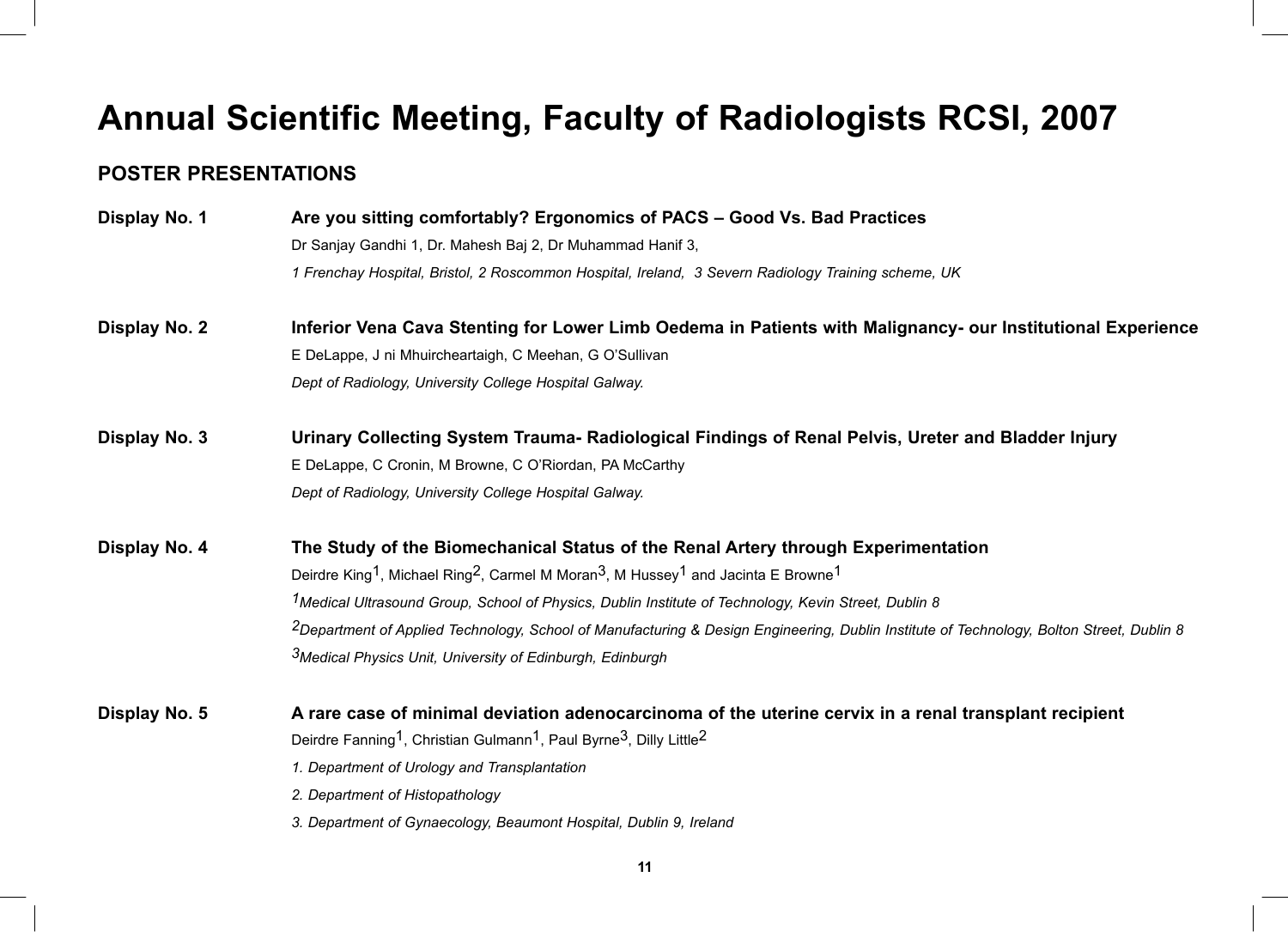| Display No. 6  | An unusual presentation of cancer of the urachal remnant following repair of bladder exstrophy<br>Deirdre Fanning <sup>1</sup> , Muna Sabah <sup>2</sup> , Dilly Little <sup>1</sup>                                                                                                                                                                                                                                                    |  |  |
|----------------|-----------------------------------------------------------------------------------------------------------------------------------------------------------------------------------------------------------------------------------------------------------------------------------------------------------------------------------------------------------------------------------------------------------------------------------------|--|--|
|                |                                                                                                                                                                                                                                                                                                                                                                                                                                         |  |  |
|                | 1. Department of Urology and Transplantation                                                                                                                                                                                                                                                                                                                                                                                            |  |  |
|                | 2. Department of Histopathology, Beaumont Hospital, Dublin 9, Ireland                                                                                                                                                                                                                                                                                                                                                                   |  |  |
| Display No. 7  | A role for myelography in assessing paraparesis                                                                                                                                                                                                                                                                                                                                                                                         |  |  |
|                | Merwick $A^1$ , O'Sullivan SS <sup>1</sup> , O'Regan KN <sup>2</sup> , Marks CJ <sup>3</sup> , Ryder DQ <sup>2</sup> , Sweeney BJ <sup>1</sup>                                                                                                                                                                                                                                                                                          |  |  |
|                | <sup>1</sup> Department of Neurology, Cork University Hospital, Wilton, Cork                                                                                                                                                                                                                                                                                                                                                            |  |  |
|                | <sup>2</sup> Department of Radiology, Cork University Hospital, Wilton, Cork                                                                                                                                                                                                                                                                                                                                                            |  |  |
|                | <sup>3</sup> Department of Neurosurgery, Cork University Hospital, Wilton, Cork                                                                                                                                                                                                                                                                                                                                                         |  |  |
| Display No. 8  | Idiopathic Lymphocytic Pleuritis: Longitudinal Changes on High-Resolution CT<br>David H. O' Donnell <sup>1</sup> , Terence M. O Connor <sup>2</sup> , Thomas Crotty <sup>4</sup> , Timothy McDonnell <sup>3</sup> , Walter McNicholas <sup>3</sup> , Charles. G. Gallagher <sup>3</sup> , Jonathan<br>$D.$ Dodd <sup>1</sup> .<br><sup>1</sup> Department of Radiology, St. Vincent's University Hospital, Elm Park, Dublin 4, Ireland. |  |  |
|                | <sup>2</sup> Department of Respiratory Medicine, Mercy Hospital, Grenville Place, Cork                                                                                                                                                                                                                                                                                                                                                  |  |  |
|                | <sup>3</sup> Department of Respiratory Medicine, St. Vincent's University Hospital, Elm Park, Dublin 4, Ireland.                                                                                                                                                                                                                                                                                                                        |  |  |
|                | <sup>4</sup> Dept of Pathology, St. Vincent's University Hospital, Elm Park, Dublin 4, Ireland.                                                                                                                                                                                                                                                                                                                                         |  |  |
| Display No. 9  | Computed Tomography Pulmonary Angiography: A Sample of Experience at a District General Hospital                                                                                                                                                                                                                                                                                                                                        |  |  |
|                | JA Soye, CB Loughrey, PD Hanley                                                                                                                                                                                                                                                                                                                                                                                                         |  |  |
|                | Department of Radiology, Ulster Hospital, Belfast                                                                                                                                                                                                                                                                                                                                                                                       |  |  |
| Display No. 10 | The IVC- Diagnostic Imaging and Interventional Therapies                                                                                                                                                                                                                                                                                                                                                                                |  |  |
|                | CM Shaw, JM Moriarty, DT Murphy, LP Lawler                                                                                                                                                                                                                                                                                                                                                                                              |  |  |
|                | Mater Misericordiae Hospital, Eccles Street, Dublin 7                                                                                                                                                                                                                                                                                                                                                                                   |  |  |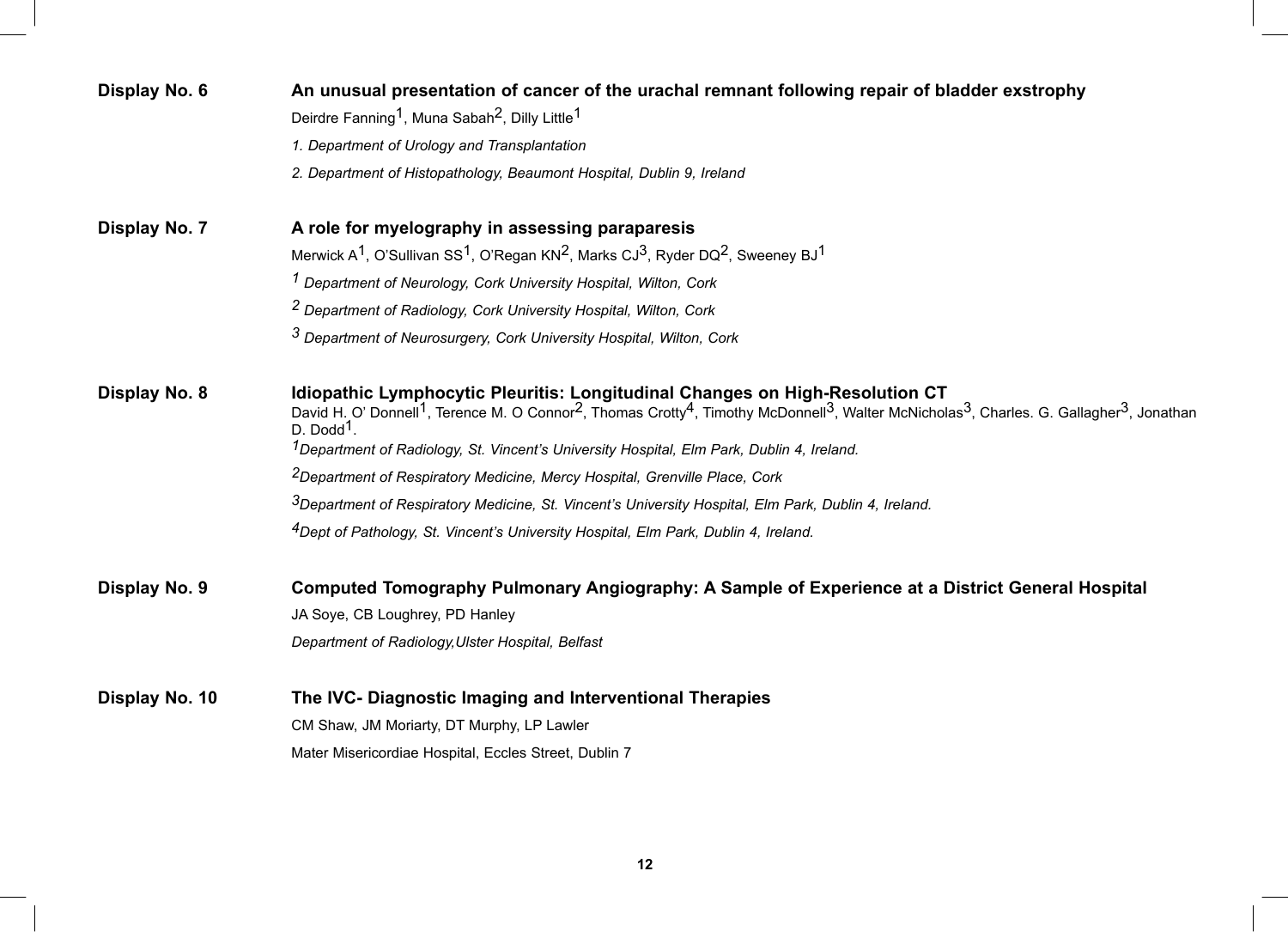| Display No. 11 | Cardiac Carcinoid: Appearances on Echocardiography, Cardiac MRI and Cardiac 64-slice MDCT                                                                                         |  |  |
|----------------|-----------------------------------------------------------------------------------------------------------------------------------------------------------------------------------|--|--|
|                | Carole A. Ridge <sup>1</sup> , Ramon Martos <sup>2</sup> , Martin Quinn <sup>2</sup> , Kenneth McDonald <sup>2</sup> , Peter Quigley <sup>2</sup> , Jonathan D. Dodd <sup>1</sup> |  |  |
|                | Cardiac CT/MRI Program, Departments of Radiology <sup>1</sup> and Cardiology <sup>2</sup> , St Vincent's University Hospital, Elm Park, Dublin 4.                                 |  |  |
| Display No. 12 | Renal Angiomyolipomas: A pictoral review                                                                                                                                          |  |  |
|                | S. Leong, A. Keeling, F. McGrath, M.J. Lee                                                                                                                                        |  |  |
|                | Department of Radiology, Beaumont Hospital, Dublin 9.                                                                                                                             |  |  |
| Display No. 13 | Preliminary Methods for the Development of an Anthropomorphic Breast Phantom                                                                                                      |  |  |
|                | Louise M. Cannon <sup>1</sup> , Matthew Hussey <sup>2</sup> , Jacinta E. Browne <sup>1</sup>                                                                                      |  |  |
|                | <sup>1</sup> Medical Ultrasound Group, School of physics, Dublin Institute of Technology.                                                                                         |  |  |
|                | <sup>2</sup> School of Physics, Dublin Institute of Technology.                                                                                                                   |  |  |
| Display No. 14 | Imaging of the Acute Abdomen in Haematology Patients                                                                                                                              |  |  |
|                | Delaney H, O Keefe S, Keogan M                                                                                                                                                    |  |  |
|                | Department of Diagnostic Imaging, St. James` Hospital, Dublin 4.                                                                                                                  |  |  |
| Display No. 15 | Patient Compliance and Discomfort Following Increased Barium Enema Preparation                                                                                                    |  |  |
|                | Dr O McDonnell, Dr M Fawzy                                                                                                                                                        |  |  |
|                | Craigavon Area Hospital, Craigavon, Belfast                                                                                                                                       |  |  |
| Display No. 16 | Ebstein's Anomaly: Evaluation with Cardiac 64-Slice Multidetector CT and Correlation with Echocardiography                                                                        |  |  |
|                | Simon L. F. Walsh <sup>1</sup> , Ramon Martos <sup>2</sup> , Peter. Quigley <sup>2</sup> , Jonathan D. Dodd <sup>1</sup> .                                                        |  |  |
|                | Cardiac CT Program and Department of Radiology <sup>1</sup> and Department of Cardiology <sup>2</sup> ,                                                                           |  |  |
|                | St. Vincent's University Hospital, Dublin                                                                                                                                         |  |  |
|                |                                                                                                                                                                                   |  |  |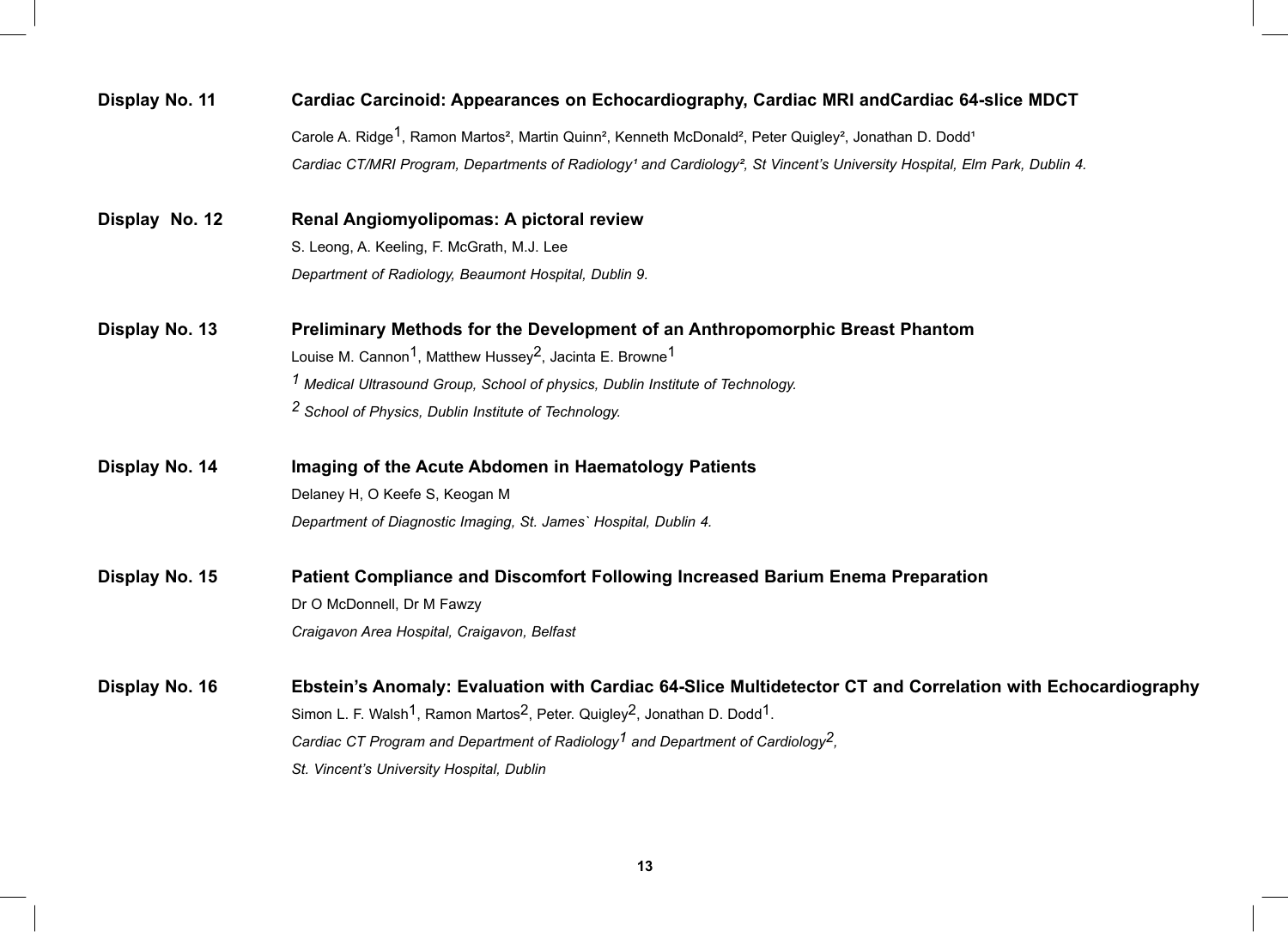| Display No. 17                                                                                                                  | Subintimal Angioplasty for Critical Leg Ischaemia The Belfast Experience                                                                                                          |  |
|---------------------------------------------------------------------------------------------------------------------------------|-----------------------------------------------------------------------------------------------------------------------------------------------------------------------------------|--|
|                                                                                                                                 | R McConville <sup>1</sup> , AJ Collins <sup>1</sup> , PK Ellis <sup>1</sup> , PT Kennedy <sup>1</sup> , M Love <sup>1</sup> , PH Blair <sup>2</sup>                               |  |
|                                                                                                                                 | 1 Department of Radiology, 2 Department of Vascular Surgery, Royal Victoria Hospital, Belfast                                                                                     |  |
| A Controlled Trial Investigating the Benefit Derived from Endovascular Closure of Large Calibre Arteriotomies<br>Display No. 18 |                                                                                                                                                                                   |  |
|                                                                                                                                 | R McConville <sup>1</sup> , PT Kennedy <sup>1</sup> , PH Blair <sup>2</sup> , AJ Collins <sup>1</sup> , PK Ellis <sup>1</sup> , AG McKinley <sup>2</sup> , DW Harkin <sup>2</sup> |  |
|                                                                                                                                 | 1 Department of Radiology, 2 Department of Vascular Surgery, Royal Victoria Hospital, Belfast                                                                                     |  |
| Display No. 19                                                                                                                  | Percutaneous Nephrolithotomy: Procedure Planning, Technical Considerations, and Postprocedure<br><b>Evaluation</b>                                                                |  |
|                                                                                                                                 | E Ward, H Stunell, O Doody, R Browne                                                                                                                                              |  |
|                                                                                                                                 | Radiology Department, Adelaide / Meath Hospital, Tallaght, Dublin                                                                                                                 |  |
| Display No. 20                                                                                                                  | Pre-operative assessment of local disease extent in patients with breast malignancy.<br>What, where, how, when and why?                                                           |  |
|                                                                                                                                 | E. Thornton, S. Looby, L. Hanlon, M. Lee, D M Duke.                                                                                                                               |  |
|                                                                                                                                 | Department Of Radiology, Beaumont Hospital, Dublin                                                                                                                                |  |
| Display No. 21                                                                                                                  | A retrospective review of 5 years of experience in treating carotid stenosis with endovascular stenting                                                                           |  |
|                                                                                                                                 | Lindsay, R., Ellis, P. K., Collins, A., Kennedy, P.                                                                                                                               |  |
|                                                                                                                                 | Radiology Department, Royal Victoria Hospital, Belfast                                                                                                                            |  |
| Display No. 22                                                                                                                  | Honeycomb Cysts in Idiopathic Pulmonary Hemosiderosis: High-Resolution CT Appearances in Two Adults                                                                               |  |
|                                                                                                                                 | Susannah Harte, Eoin P. Judge, Walter T. McNicholas, Seamus C. Donnelly, Jonathan D. Dodd                                                                                         |  |
|                                                                                                                                 | Department of Radiology and Respiratory Medicine, St. Vincent's University Hospital, Dublin                                                                                       |  |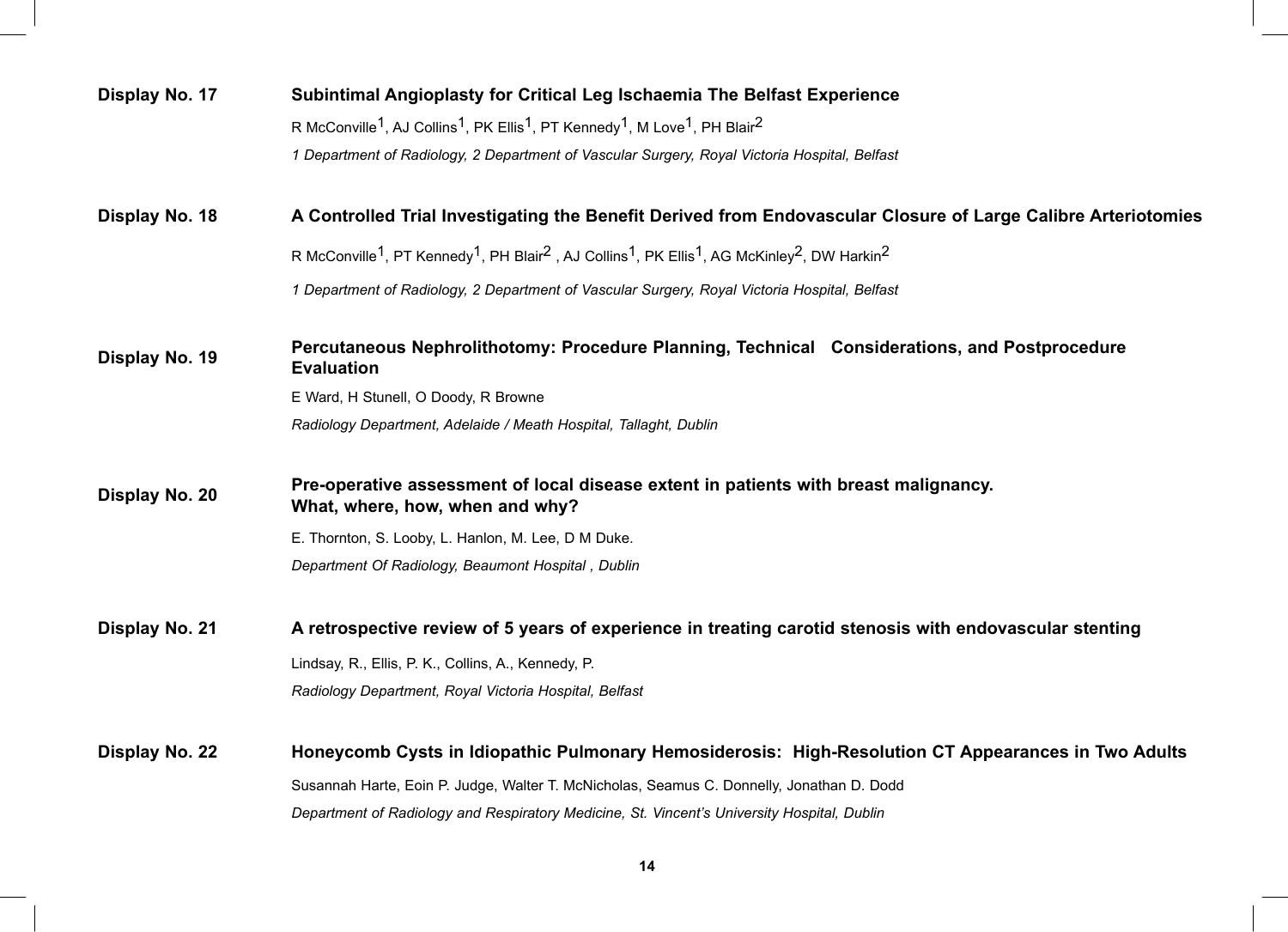| Display No. 23 | CT Findings in Diseases of the Peritoneum and Omentum.                                                                                        |  |
|----------------|-----------------------------------------------------------------------------------------------------------------------------------------------|--|
|                | R Gullipalli, E Napier and E Murtagh                                                                                                          |  |
|                | Radiology Department, Belfast City Hospital, Belfast                                                                                          |  |
| Display No. 24 | <b>MRI Lumbar Spine Audit</b>                                                                                                                 |  |
|                | L.C. Bamford, E. McKenna, J.Turner, R.McNally                                                                                                 |  |
|                | Radiology Department, Ulster Hospital, Dundonald                                                                                              |  |
| Display No. 25 | <b>Bouveret's Syndrome</b>                                                                                                                    |  |
|                | L.C. Bamford, E. McKenna.                                                                                                                     |  |
|                | <b>Ulster Hospital, Dundonald</b>                                                                                                             |  |
| Display No. 26 | Dual Source coronary CT angiography- Insights into limits, artefacts and<br>potential solutions to improve image quality and reproducibility. |  |
|                | S Shine, LP Lawler                                                                                                                            |  |
|                | Radiology Department, Mater Misericordiae Hospital, Dublin                                                                                    |  |
| Display No. 27 | Pictorial Review of Metastatic Manifestations of Breast Cancer in the Abdomen                                                                 |  |
|                | O'Donoghue, P., Ryan, M., Relihan, N., Barry, J.                                                                                              |  |
|                | Department of Radiology and Department of Surgery, Cork University Hospital, University College Cork                                          |  |
| Display No. 28 | Interventional Techniques: Novel Diagnostic and Therapeutic Approaches to Old<br>and Complex Problems in the Biliary and Urinary Systems      |  |
|                | Murphy DT, Moriarty JM, Shaw C, Lawler LP                                                                                                     |  |
|                | Mater Misericordiae University Hospital, Dublin                                                                                               |  |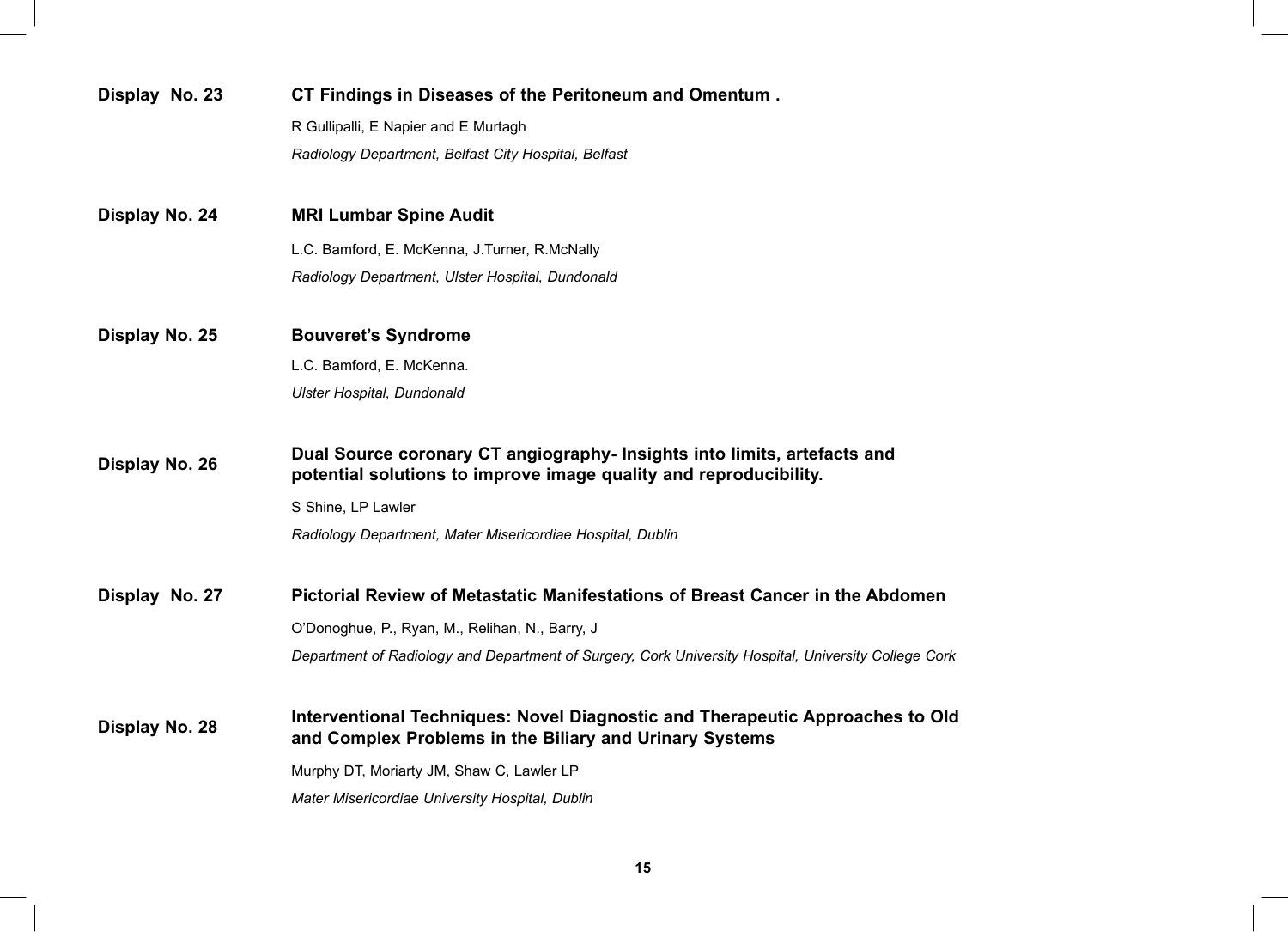| Display No. 29 | Osteonecrosis of the Jaw - New Name For An Old Disease: Re-Emergence Of The 'Phossy Jaw'                                                            |
|----------------|-----------------------------------------------------------------------------------------------------------------------------------------------------|
|                | Murphy DT <sup>1</sup> , MacMahon P <sup>1</sup> J, O'Gorman P <sup>2</sup> , Eustace SJ <sup>1</sup> .                                             |
|                | Departments of <sup>1</sup> Radiology and <sup>2</sup> Haematology, Mater Misericordiae University Hospital, Dublin                                 |
| Display No. 30 | The Extended role of Radiographers reporting Orbit Radiographs for Intraocular Foreign Bodies in the MRI<br>Department of a DGH                     |
|                | O McDonnell, A Carson, M Vickers                                                                                                                    |
|                | Radiology Department, Craigavon Area Hospital, Craigavon                                                                                            |
| Display No. 31 | <b>Exclusion Of Lens In Cranial CT</b>                                                                                                              |
|                | O McDonnell, A Carson                                                                                                                               |
|                | Radiology Department, Craigavon Area Hospital, Craigavon, Craigavon                                                                                 |
| Display No. 32 | Who should insert the rectal catheter prior to a barium enema examination - an audit of patient preference                                          |
|                | O McDonnell, M Fawzy                                                                                                                                |
|                | Radiology Department, Craigavon Area Hospital, Craigavon                                                                                            |
| Display No. 33 | Cabrol Shunt for latrogenic Aortic Dissection: Evaluation with Cardiac 64-Slice MDCT                                                                |
|                | R Okumu <sup>1</sup> , D O'Donnell <sup>1</sup> , R Artous <sup>2</sup> , D Luke <sup>2</sup> , C J. McCreery <sup>2</sup> , J D. Dodd <sup>1</sup> |
|                | Cardiac CT/MRI program, Departments of Radiology <sup>1</sup> and Cardiology <sup>2</sup> , St. Vincent's University Hospital, Dublin               |
| Display No. 34 | <b>Efficacy Of Single Level Lumbar Nerve Root Injections</b>                                                                                        |
|                | D Gracey, D Taylor, JM Elliott, MD Crone                                                                                                            |
|                | Musgrave Park Hospital, Belfast Hospitals Trust, Belfast                                                                                            |
|                |                                                                                                                                                     |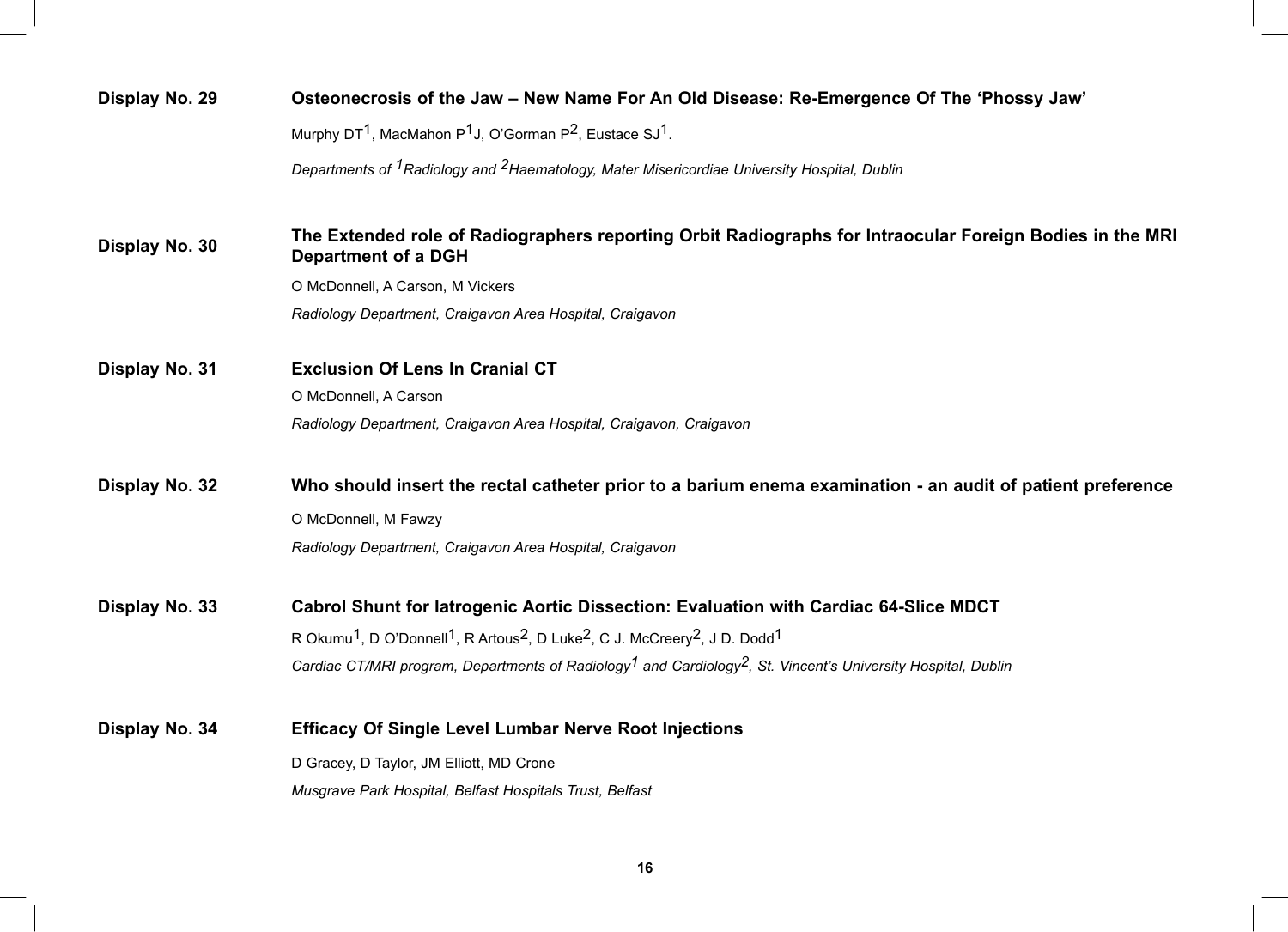| Display No. 35 | MDCT of the Renal Vascular Pedicle: Normal Anatomy, Variants and Clinical applications: Pictorial Review                                                                                            |  |  |
|----------------|-----------------------------------------------------------------------------------------------------------------------------------------------------------------------------------------------------|--|--|
|                | S Sivanand, M Vusirikala, N Ramesh                                                                                                                                                                  |  |  |
|                | Portlaoise Regional Hospital, Portlaoise                                                                                                                                                            |  |  |
| Display No. 36 | A typical Chest Pain: Triple Vascular Assessment with MDCT: Initial Experience at Various Centres                                                                                                   |  |  |
|                | K.V. Rao <sup>1</sup> , K Reddy <sup>1</sup> ; F Khosa <sup>2</sup> , S Sivanand <sup>3</sup> , N Ramesh <sup>3</sup>                                                                               |  |  |
|                | 1. Chest Pain Clinic, Cardiology and Imaging Centre, Hyderabad, India; 2. Beth Israel Deaconess Medical Centre, Harvard Medical School,<br>Boston, USA; 3. Portlaoise Regional Hospital, Portlaoise |  |  |
| Display No. 37 | Investigating Recurrent Urinary Tract Infection and Microscopic Haematuria: is there a Role for the<br><b>Intravenous Urogram?</b>                                                                  |  |  |
|                | Bracken J, Thornton E, Hanlon L, Morrin M, Lee M                                                                                                                                                    |  |  |
|                | Radiology Department, Beaumont Hospital, Dublin                                                                                                                                                     |  |  |
| Display No. 38 | Diseases of Thymus: Review of the role of imaging in Patient's management                                                                                                                           |  |  |
|                | O Ezwawah, M Maher, J Barry                                                                                                                                                                         |  |  |
|                | Radiology Department, Cork University Hospital, Cork.                                                                                                                                               |  |  |
| Display No. 39 | Top Ten Reasons for Imaging the Eye in a Brain CT                                                                                                                                                   |  |  |
|                | Mullan, D. Brady, J. Gough, V. Powell, S.                                                                                                                                                           |  |  |
|                | Department of Clinical Radiology, Royal Liverpool University Hospital, United Kingdom                                                                                                               |  |  |
| Display No. 40 | Pictorial Review of the Sonographic Features of Ductal Carcinoma in Situ, (DCIS)                                                                                                                    |  |  |
|                | O'Donoghue, P., Ryan, M., Relihan, N., Redmond P, Barry, J                                                                                                                                          |  |  |
|                | Department of Radiology and Department of Surgery, Cork University Hospital, University College Cork                                                                                                |  |  |
|                |                                                                                                                                                                                                     |  |  |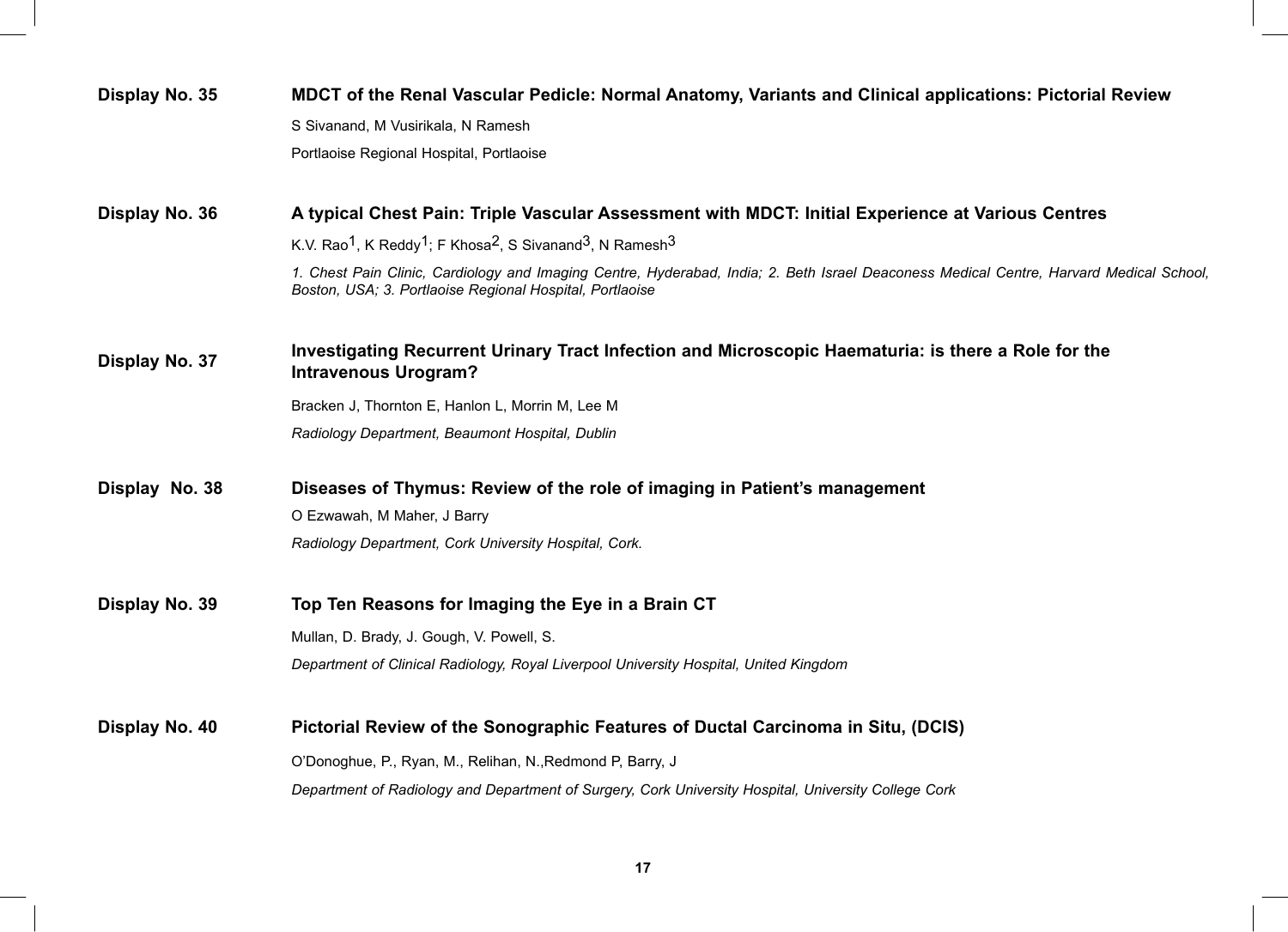## **Annual Scientific Meeting, Faculty of Radiologists RCSI, 2007**

#### **PAPER PRESENTATIONS**

| <b>Control No: 279-S-1</b> | Mangafodipir-Enhanced Liver MRI: is 3D imaging only required?<br>E. DeLappe, A McVey, D G Sheppard, B Kanagaratnam.<br>Portiuncula Hospital Ballinasloe, UCHG, Galway and NUI Galway.                                                                                                                                                                                                          |  |
|----------------------------|------------------------------------------------------------------------------------------------------------------------------------------------------------------------------------------------------------------------------------------------------------------------------------------------------------------------------------------------------------------------------------------------|--|
| <b>Control No: 279-S-2</b> | Endovascular Stent Grafts for Aortic Pathology: A Single Institution Experience.<br>TG Scanlon, N Long, J Moriarty, LP Lawler.<br>Department of Radiology Mater Misericordiae University Hospital.                                                                                                                                                                                             |  |
| <b>Control No: 279-S-3</b> | The effect of patient body mass on the quality of myocardial SPECT imaging<br>CP Mullan, H Long, NPS Campbell<br>Department of Cardiology, Royal Victoria Hospital, Belfast                                                                                                                                                                                                                    |  |
| <b>Control No: 279-S-4</b> | <b>Re-audit of Barium Enema Bowel Preparation and Patient Compliance</b><br>Dr O McDonnell, Dr M Fawzy<br>Craigavon Area Hospital, Craigavon, Belfast                                                                                                                                                                                                                                          |  |
| <b>Control No: 279-S-5</b> | Urolithiasis: How Accurate are Plain Radiographs?<br>VO. Chan, O. Buckley, T. Persaud, WC. Torreggiani<br>Department of Radiology, Adelaide and Meath Hospital, Tallaght, Dublin                                                                                                                                                                                                               |  |
| <b>Control No: 279-S-6</b> | <b>Preoperative CXR: Indications and Current Practice</b><br>Delaney H, McCoubrey B, Keogan M<br>Department of Radiology, St. James's Hospital, Dublin 8                                                                                                                                                                                                                                       |  |
| <b>Control No: 279-S-7</b> | Spinal Cord Compression: Analysis Of MRI Service In A General Hospital Setting<br>Esther S. Anak Lis, Anne Michelle Browne, Peter A. McCarthy<br>Department of Radiology, University Hospitals, Galway Ireland                                                                                                                                                                                 |  |
| <b>Control No: 279-S-8</b> | Cardiac Valve Disease: Spectrum of Appearances on Four-Dimensional Cardiac 64-Slice<br><b>Multidetector CT</b><br>E. Ronan Ryan <sup>1</sup> , Samer Arnous <sup>2</sup> , Charles McCreery, Martin Quinn <sup>2</sup> , Jonathan D. Dodd <sup>1</sup><br>Cardiac CT/MRI Program, Department of Radiology <sup>1</sup> and Cardiology <sup>2</sup> , St. Vincent's University Hospital, Dublin |  |
| <b>Control No: 279-S-9</b> | The e-Medi project: an educational resource for breast imaging<br>S. O'Keeffe, G. Boyle, R. McDermott<br>Department of Radiology, St. James's Hospital, Dublin 8                                                                                                                                                                                                                               |  |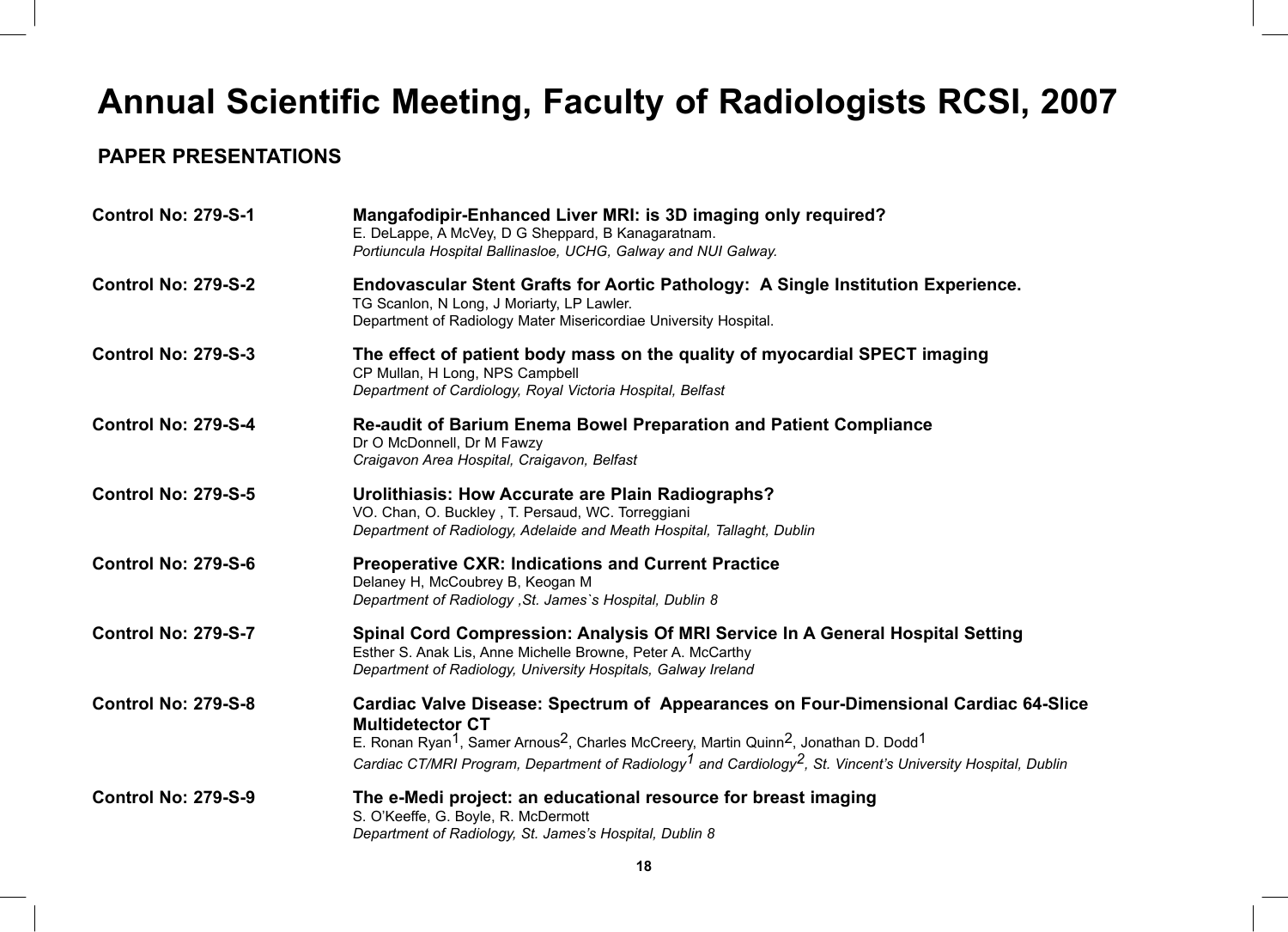| <b>Control No: 279-S-10</b> | New Frontiers in Complex Congenital Heart Disease: 3D Dual Source Cardiac Multidetector CT (DSCT)<br>as a Decision Making Tool in Percutaneous Pulmonary Valve and Arterial And Venous Stent Placement.<br>Moriarty JM <sup>1</sup> , Murphy DT <sup>1</sup> , Margey RJ <sup>2</sup> , McMahon CJ <sup>3</sup> , Walsh KP <sup>2</sup> , Lawler LP <sup>1</sup><br>1: Department of Radiology, Mater Misericordiae University Hospital, Dublin<br>2: Department of Cardiology, Mater Misericordiae University Hospital, Dublin<br>3: Department of Cardiology, Our Lady's Hospital for Sick Children, Crumlin |  |
|-----------------------------|----------------------------------------------------------------------------------------------------------------------------------------------------------------------------------------------------------------------------------------------------------------------------------------------------------------------------------------------------------------------------------------------------------------------------------------------------------------------------------------------------------------------------------------------------------------------------------------------------------------|--|
| <b>Control No: 279-S-11</b> | Positive Contrast Magnetic Resonance Imaging of Iron: A New Technique.<br>MacMahon PJ.<br>Department of Radiology, Mater Misericordiae University Hospital                                                                                                                                                                                                                                                                                                                                                                                                                                                     |  |
| <b>Control No: 279-S-12</b> | Intra-arterial doxorubicin-eluting beads in the treatment of unresectable hepatocellular carcinoma:<br><b>Our initial experience</b><br>S McDermott, C Brennan, VO Chan, D Brophy<br>St Vincent's University hospital, Elm Park, Dublin 4                                                                                                                                                                                                                                                                                                                                                                      |  |
| <b>Control No: 279-S-13</b> | Large Airway Collapse during Forced Expiratory Maneuvers in Adults with Cystic Fibrosis:<br><b>Evaluation with Cine 64-Slice Real-Time Dynamic MDCT</b><br>Shaunagh McDermott <sup>1</sup> , Sinead C. Barry <sup>2</sup> , Eoin E. Judge <sup>2</sup> , Edward McKone <sup>2</sup> , Charles C. Gallagher <sup>2</sup> , Jonathan D. Dodd <sup>1</sup><br>Departments of Radiology <sup>1</sup> and National referral Centre for Adult Cystic Fibrosis <sup>2</sup> St Vincent's University Hospital, Dublin                                                                                                  |  |
| <b>Control No: 279-S-14</b> | Perimalleolar Subcutaneous Edema in Acute Ankle Sprain - A Mark of Capsule Disruption at MRI<br>Murphy DT, Shine SC, MacMahon PJ, Eustace SJ.<br>Department of Radiology, Mater Misericordiae University Hospital, Dublin                                                                                                                                                                                                                                                                                                                                                                                      |  |
| <b>Control No: 279-S-15</b> | Computed Tomography Coronary Angiography; Initial experience in a peripheral centre with a<br>64-slice CT scanner, and comparison with conventional transcutaneous coronary angiography<br>Coyle J, Keelan P, Towers M, Maher M.<br>Our Lady of Lourdes Hospital Drogheda                                                                                                                                                                                                                                                                                                                                      |  |
| <b>Control No: 279-S-16</b> | An audit of abnormalities found on General Practioner referrals for ultrasound<br>examination of the upper abdomen<br>J Ni Mhuircheartaigh, S Cavanagh, C O'Riordan, C. Cronin, P McCarthy<br>Department of Radiology, University Hospitals, Galway                                                                                                                                                                                                                                                                                                                                                            |  |
| <b>Control No: 279-S-17</b> | Diagnosis & Management of latrogenic Pseudoaneurysms: A Single Centre Experience<br>N Long, D Murphy, CO McDonnell, LP Lawler<br>Department of Radiology Mater Misercordiae University Hospital<br>Department of Vascular Surgery Mater Misercordiae University Hospital                                                                                                                                                                                                                                                                                                                                       |  |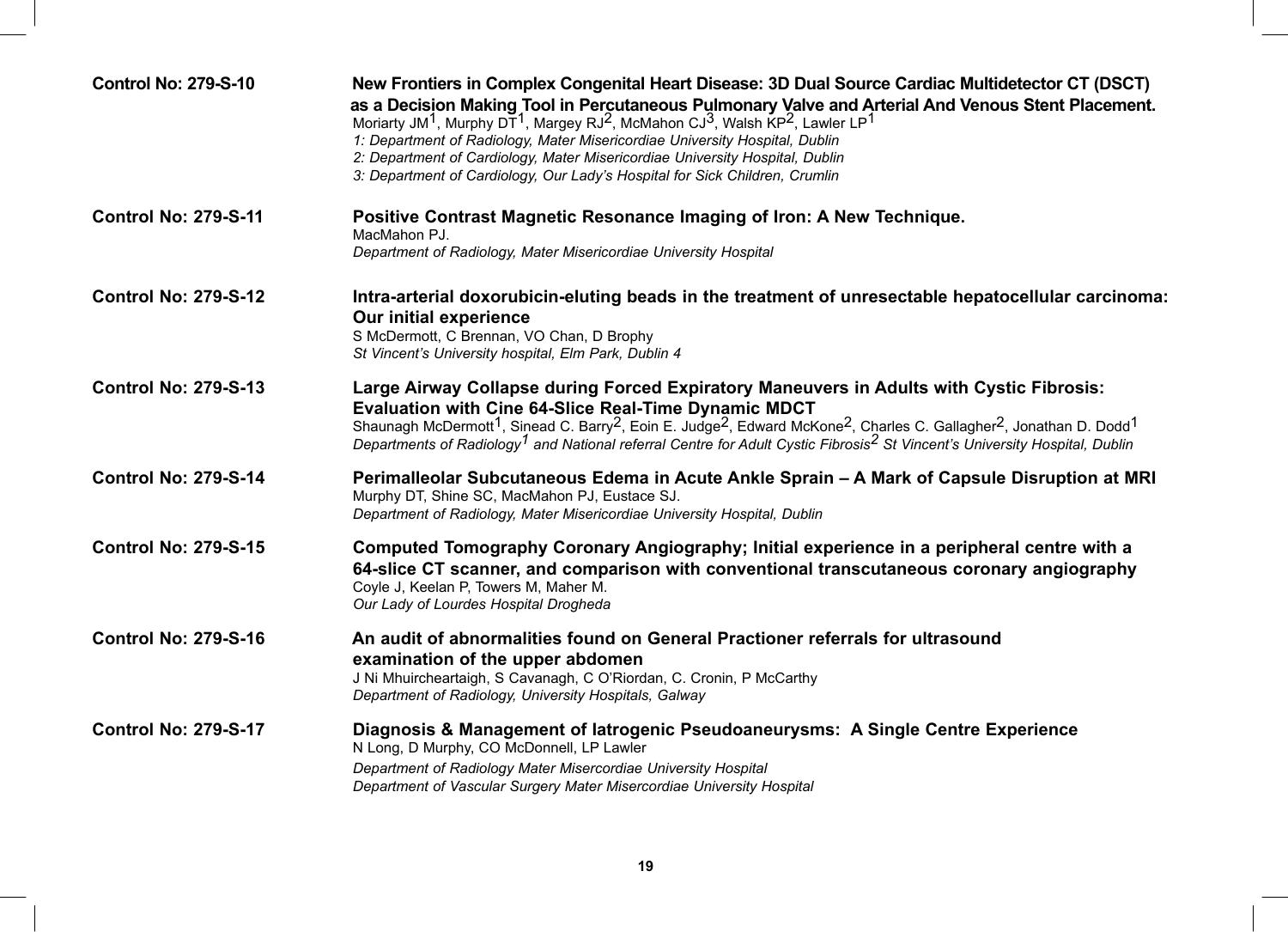| <b>Control No: 279-S-18</b> | <b>GP Fast Track Services: A new innovation in Radiology</b><br>Radiology Department, Mercy University Hospital, Cork.<br>C. Dewhurst, E. Fitzgerald, A. Brady                                                                                                                                                                                                                                                                                                                                                                                                                                                                                       |  |
|-----------------------------|------------------------------------------------------------------------------------------------------------------------------------------------------------------------------------------------------------------------------------------------------------------------------------------------------------------------------------------------------------------------------------------------------------------------------------------------------------------------------------------------------------------------------------------------------------------------------------------------------------------------------------------------------|--|
| <b>Control No: 279-S-19</b> | FDG PET vs. Whole body MRI in the assessment of multiple myeloma disease activity<br>CP Shortt, K Breen, T Gleeson, P O'Gorman, MJ O'Connell, SJ Eustace<br>Cappagh National Orthopaedic Hospital and Mater Misericordiae Hospital, Dublin                                                                                                                                                                                                                                                                                                                                                                                                           |  |
| <b>Control No: 279-S-20</b> | MR Imaging of the rectus abdominis / adductor aponeurosis: Findings in the 'sports hernia'<br>C Shortt, A Zoga, E Kavanagh, I Omar, D Bergin, W Morrison, W Meyers<br>Thomas Jefferson University Hospital, Philadelphia                                                                                                                                                                                                                                                                                                                                                                                                                             |  |
| <b>Control No: 279-S-21</b> | Portal Vein Embolisation using flow directed microspheres versus coils prior to hepatic resection.<br>Hegarty, C <sup>1</sup> ; Chan, V <sup>1</sup> ; Brophy DP <sup>1</sup> .<br><sup>1</sup> Department of Radiology, St. Vincent's University Hospital                                                                                                                                                                                                                                                                                                                                                                                           |  |
| <b>Control No: 279-S-22</b> | DAT scan analysis versus the report.<br>MA McMahon <sup>1</sup> , M Rowan <sup>2</sup> , D O'Sullivan <sup>3</sup> , S McGuire <sup>4</sup> , MJ O'Connell <sup>3</sup> .<br><sup>1</sup> Department of Radiology, Nottingham University Campus, Derby Road, Nottingham, NG7 2HU, UK.<br><sup>2</sup> Department of Medical Physics, Mater Misericordiae Hospital, Eccles Street, Dublin 8, Ireland.<br><sup>3</sup> Division of Nuclear Medicine, Department of Radiology, Mater Misericordiae Hospital, Eccles Street, Dublin 8, Ireland.<br><sup>4</sup> Department of Medical Physics, Mater Private Hospital, Eccles Street, Dublin 8, Ireland. |  |
| <b>Control No: 279-S-23</b> | Value of Computer Aided Analysis of 3D PET/CT Brain Imaging in Neurodegenerative Disease<br>MA McMahon <sup>1</sup> , C Shortt <sup>2</sup> , S McGuire <sup>3</sup> , MJ O'Connell <sup>2</sup><br><sup>1</sup> Department of Radiology, Nottingham University Campus, Derby Road, Nottingham, NG7 2HU, UK.<br><sup>2</sup> Division of Nuclear Medicine, Department of Radiology, Mater Misericordiae Hospital, Eccles Street, Dublin 8, Ireland.<br><sup>3</sup> Department of Medical Physics, Mater Private Hospital, Eccles Street, Dublin 8, Ireland.                                                                                         |  |
| <b>Control No: 279-S-24</b> | Pulmonary Embolism in Pregnancy: Is Nuclear medicine imaging still a valid option?<br>Radiology Department, Cork University Hospital, Cork.<br>O Ezwawah, M Ryan, J Barry                                                                                                                                                                                                                                                                                                                                                                                                                                                                            |  |
| <b>Control No: 279-S-25</b> | The impact of pre-operative breast MRI on disease staging and treatment<br>G Murphy*; JE Barry*; MF Ryan*; N Relihan#; HPF Redmond#; MM Maher*<br>Departments of Radiology* and Surgery <sup>#</sup> , Cork University Hospital                                                                                                                                                                                                                                                                                                                                                                                                                      |  |
| <b>Control No: 279-S-27</b> | A retrospective audit of 100 minimally invasive stereotactic breast biopsies<br>JZ. Chin, Dr. J. Ni Mhuircheartaigh, Dr. I. Sweeney, Prof. P. McCarthy.<br>Department of Radiology, University College Hospital Galway                                                                                                                                                                                                                                                                                                                                                                                                                               |  |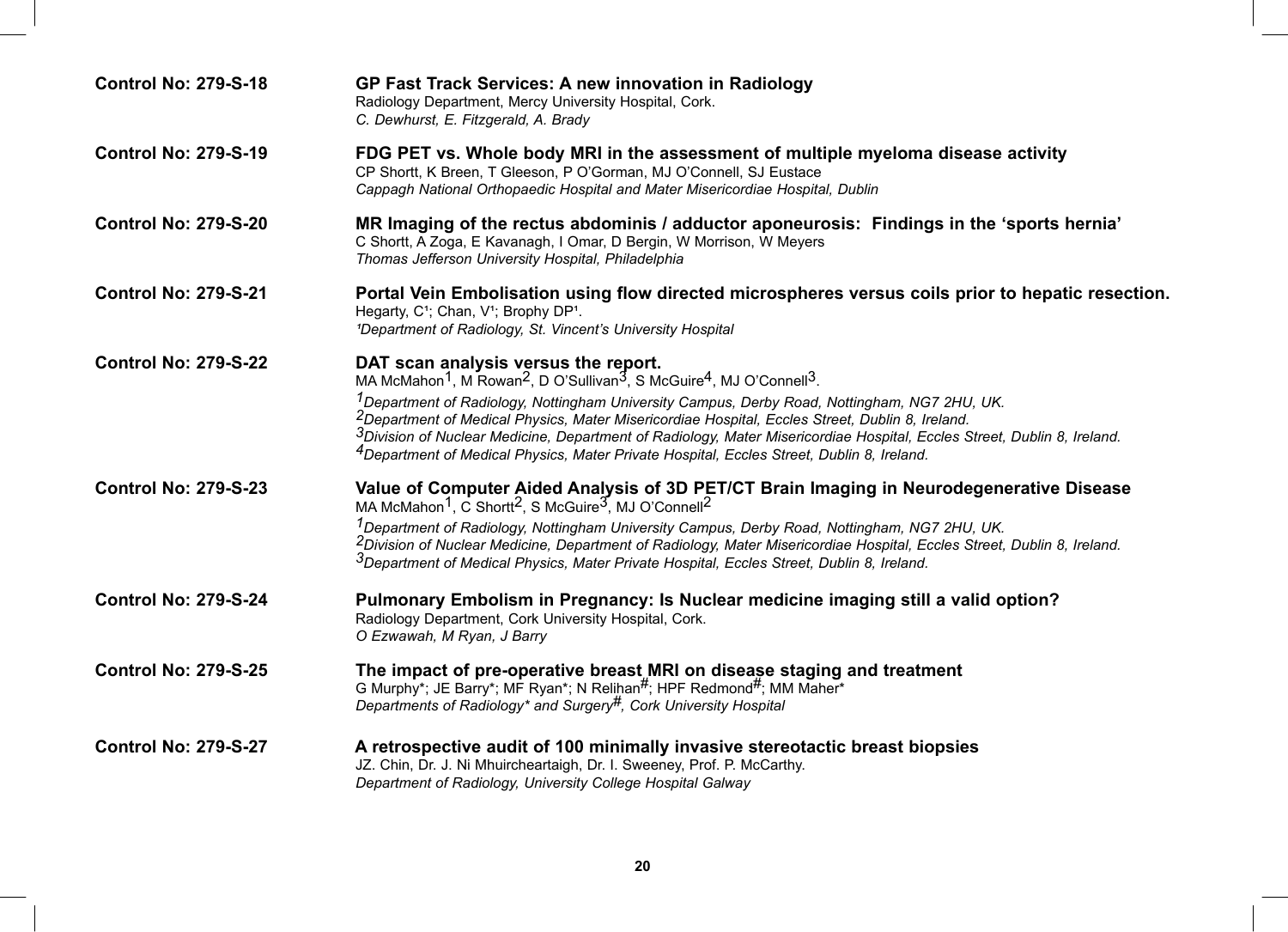| <b>Control No: 279-S-28</b> | Optimizing Bowel Preparation for Multidetector Row CT Colonography: Comparison of<br><b>Three Different Cleansing Preparations</b><br>Slattery MM, Thornton E, Keeling A, Morrin MM<br>Department of Radiology, Beaumont Hospital, Dublin                                                                                                                                                                                                                                           |
|-----------------------------|-------------------------------------------------------------------------------------------------------------------------------------------------------------------------------------------------------------------------------------------------------------------------------------------------------------------------------------------------------------------------------------------------------------------------------------------------------------------------------------|
| <b>Control No: 279-S-29</b> | Do Asymptomatic Angiographic Stenoses And Occlusions Become Symptomatic In Patients<br><b>With Peripheral Vascular Disease?</b><br>Keeling AN, <sup>1</sup> Khalidi K, <sup>1</sup> Naughton PA, <sup>2</sup> McGrath FP, <sup>1</sup> Lee MJ. <sup>1</sup><br><sup>1</sup> Department of Academic Radiology, <sup>2</sup> Department of Vascular Surgery, Beaumont Hospital, Dublin                                                                                                |
| <b>Control No: 279-S-30</b> | Is C – Reactive Protein (CRP) A Useful Marker For Follow – Up Of Patients After Peripheral<br><b>Percutaneous Transluminal Angioplasty (PTA)?</b><br>Keeling AN, <sup>1</sup> Naughton PA, <sup>2</sup> Duggan W, <sup>2</sup> Kelly CP, <sup>2</sup> McGrath FP, <sup>1</sup> Leahy AL, <sup>2</sup> Bouchier-Hayes DH, <sup>2</sup> Lee MJ. <sup>1</sup><br><sup>1</sup> Department of Academic Radiology, <sup>2</sup> Department of Vascular Surgery, Beaumont Hospital, Dublin |
| <b>Control No: 279-S-31</b> | Patient Doses in Interventional Cardiology: A European Survey<br><sup>1</sup> Gray L, <sup>2</sup> Padovani R, <sup>1</sup> Dowling A, <sup>3</sup> Malone J F<br>1 Medical Physics and Bioengineering Department, St. James's Hospital, Dublin, Ireland.<br>2 UO di Fisica Sanitaria, Ospedale Santa Maria Della Misericordia, Udine, Italy.<br>3 The Haughton Institute, St. James's Hospital, Dublin                                                                             |
| <b>Control No: 279-S-32</b> | Correlation between Occupational Exposure Levels, Patient Exposure Level and Screening Times<br>Z.Martin-Rodriguez, M.Lewis, P. Kenny                                                                                                                                                                                                                                                                                                                                               |

*Mater Misericordiae University Hospital*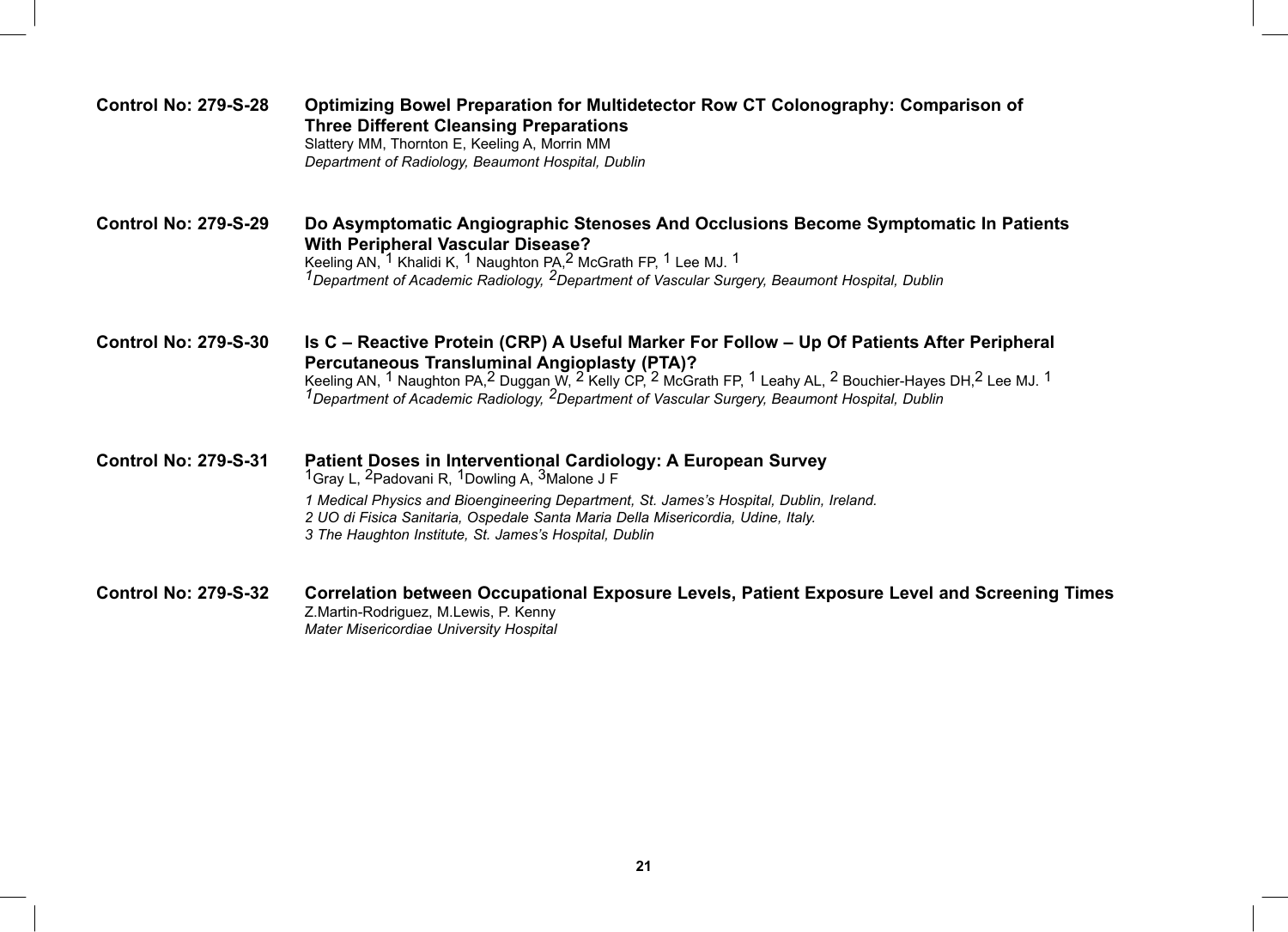## **Faculty of Radiologists, Annual Scientific Meeting, 28th September & 29th September 2007**

### **Radiation Oncology Programme**

| $9.00 - 9.05$   | Session 1: Chair - Dr. Catriona O'Sullivan<br><b>Opening of Annual Scientific Meeting</b> |                                                                          |
|-----------------|-------------------------------------------------------------------------------------------|--------------------------------------------------------------------------|
| $9.05 - 9.30$   | "Training & Opportunities in the UK"                                                      | <b>Professor Ann Barrett</b>                                             |
| $9.30 - 9.35$   | Open Discussion                                                                           | Discussants: Dr. Jerome Coffey, Dr Brian O'Neill                         |
| 9.35            | Session 2: Chair - Dr Moriarty<br><b>Management of Cancer in Uganda</b>                   |                                                                          |
| $9.35 - 9.55$   | "Palliative Care in Uganda"                                                               | Dr. Anne Merriman, Director of Palliative Care Services                  |
| $9.55 - 10.15$  | "Radiotherapy Treatment in Uganda"                                                        | Dr. Orla McArdle                                                         |
| $10.15 - 11.00$ | Chair & Introduction - Professor John Armstrong<br><b>Valedictory Lecture</b>             | "Radiation Oncology & Cancer Survivorship"<br><b>Dr Michael Moriarty</b> |
| $11.00 - 11.20$ | <b>COFFEE</b>                                                                             |                                                                          |
| 11.20           | Session 3: Chair - Professor Donal Hollywood<br><b>Radiation Biology Research</b>         |                                                                          |
| $11.20 - 11.30$ | Introduction                                                                              | Professor Donal Hollywood                                                |
| $11.30 - 11.45$ | "Radiation-activated Gene Therapy"                                                        | Dr Laure Marignol, TCD Research Fellow                                   |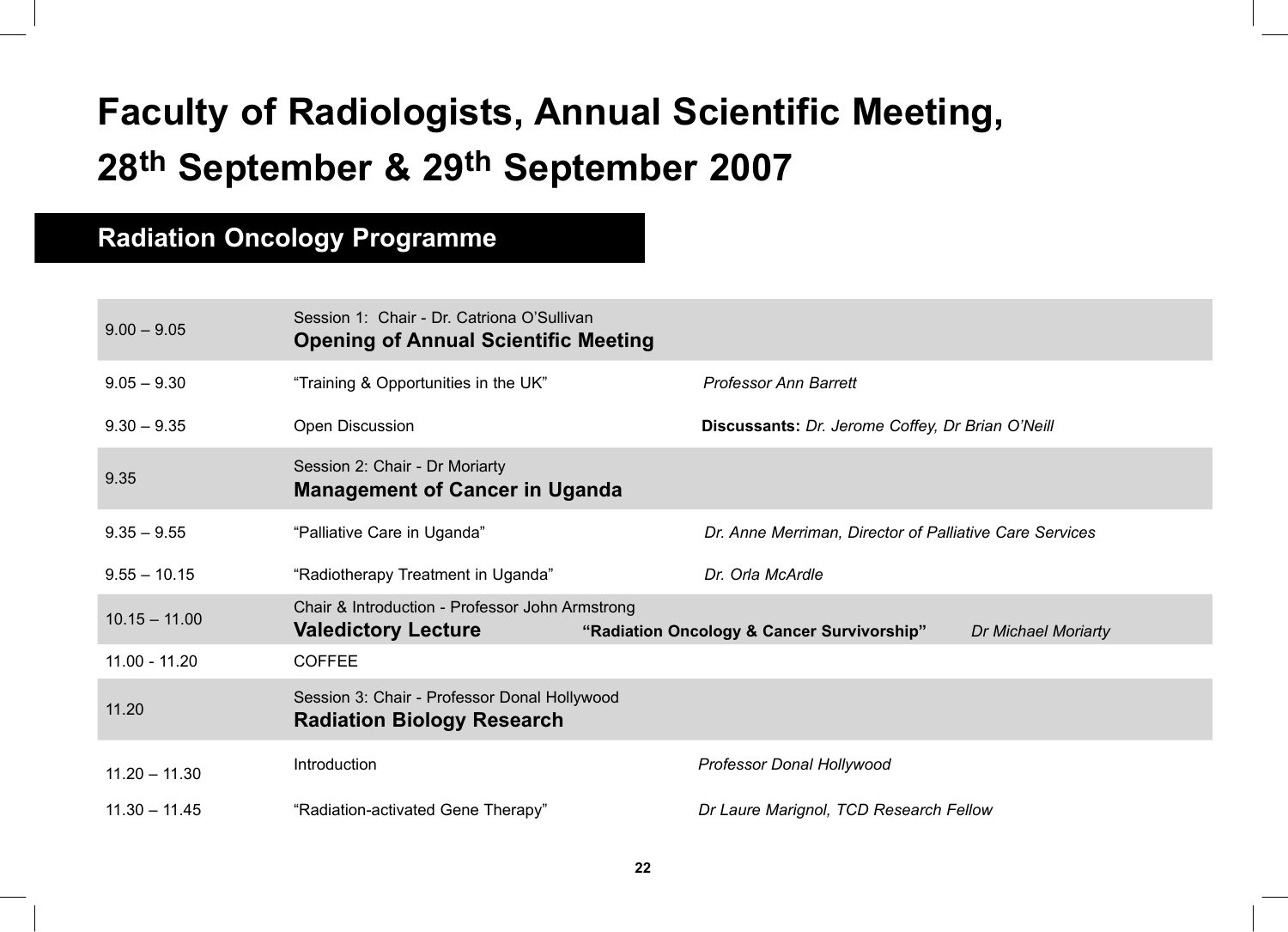| $11.45 - 12.00$ | "Vascular & Coagulopathy Normal Tissue Complication"                                    | Dr Moya Cunningham, TCD Research Fellow                          |
|-----------------|-----------------------------------------------------------------------------------------|------------------------------------------------------------------|
| $12.00 - 12.45$ | "New development in Molecular Radiation Biology from targeted Radiation approaches"     | Professor Kevin Prise - Radiation Biology, Belfast City Hospital |
| $13.00 - 14.00$ | <b>LUNCH</b>                                                                            |                                                                  |
| 14.00           | Session 4: Chair - Dr. Clare Faul<br><b>Innovations in Radiotherapy</b>                 |                                                                  |
| $14.00 - 14.20$ | "Radical Chemoradiotherapy in the Management of Rectal Carcinoma"                       | Dr Brian O'Neill                                                 |
| $14.20 - 14.50$ | "Update on Surgical Management of Colorectal Cancer"                                    | Mr John Hyland                                                   |
| $14.55 - 15.15$ | "Update on Medical Oncology Management of Colorectal Cancer"                            | Dr Liam Grogan                                                   |
| $15.15 - 15.20$ | <b>Discussion</b>                                                                       |                                                                  |
| $15:20 - 15.55$ | "Tomotherapy"                                                                           | Dr. Nadeem Pervez                                                |
| 16.00           | Session 5: Chair - Dr. Pierre Thirion<br><b>ST LUKE'S SPONSORED KEYNOTE ADDRESS</b>     |                                                                  |
| $16.00 - 16.50$ | "REACT"<br>Recording, Education and Amelioration of the Consequences of Treatment Group | <b>Professor Ann Barrett</b>                                     |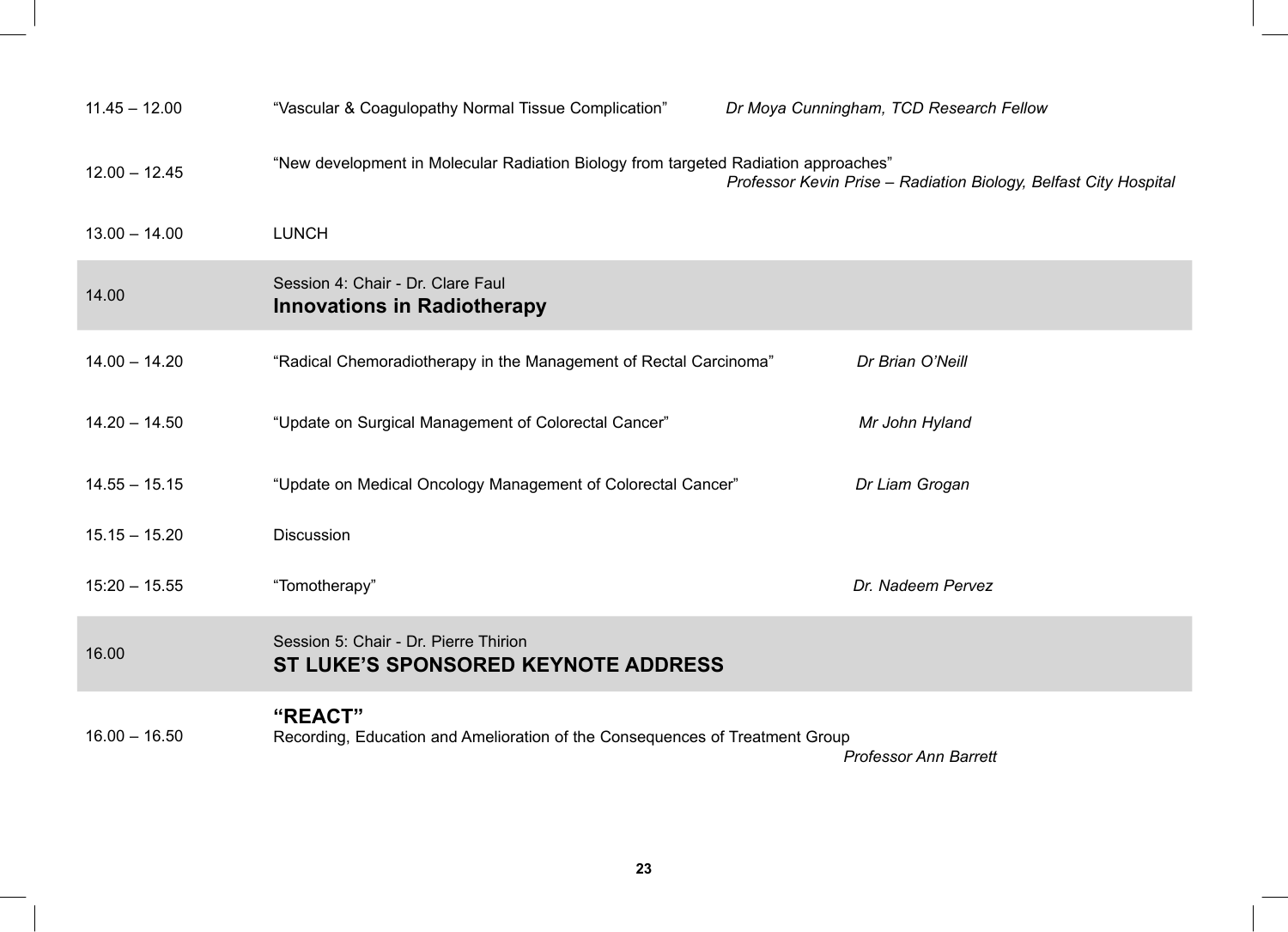## **St. Luke's Registrar's Prize**

**Saturday 29th September 2007**

#### **Chairman – Dr Catriona O'Sullivan**

#### **Selection Committee –**

- Professor Ann Barrett
- Dr Jerome Coffey
- TBA

| $9.00 - 10.30$ Part 1 |                                                                                                                                                                                                                             |
|-----------------------|-----------------------------------------------------------------------------------------------------------------------------------------------------------------------------------------------------------------------------|
| $9:00 - 9:15$         | Dr C Gillham<br>Additional FDG PET-CT in week 5-6 of radiotherapy for patients with NSCLC as a means of dose escalation planning                                                                                            |
| $9:15 - 9:30$         | Dr C Brett<br>Establishing treatment set-up errors for IMRT prostate patients in St Luke's Hospital                                                                                                                         |
| $9:30 - 9:45$         | Dr O McArdle<br>Spinal Cord Compression versus impending Spinal Cord Compression: prospective study of patient characteristics and survival                                                                                 |
| $9:45 - 10:00$        | Dr A Mihai<br>Daily megavoltage CT in assessment of the variation of prostate gland and seminal vesicles position, in High-Risk Prostate undergoing<br>hypofractionated / dose Escalated dynamic IMRT (Helical Tomotherapy) |
| $*10:00 - 10:15$      | Dr O McArdle<br>Preoperative radiotherapy for rectal cancer – evidence based definition of the clinical target volume for conformal planning                                                                                |
| $10.15 - 10.30$       | Dr C Gillham<br>A Retrospective Review of Cetuximab Usage in Head and Neck Cancer at St Luke's Hospital, Dublin                                                                                                             |
|                       |                                                                                                                                                                                                                             |

**10.30 – 10.45 COFFEE**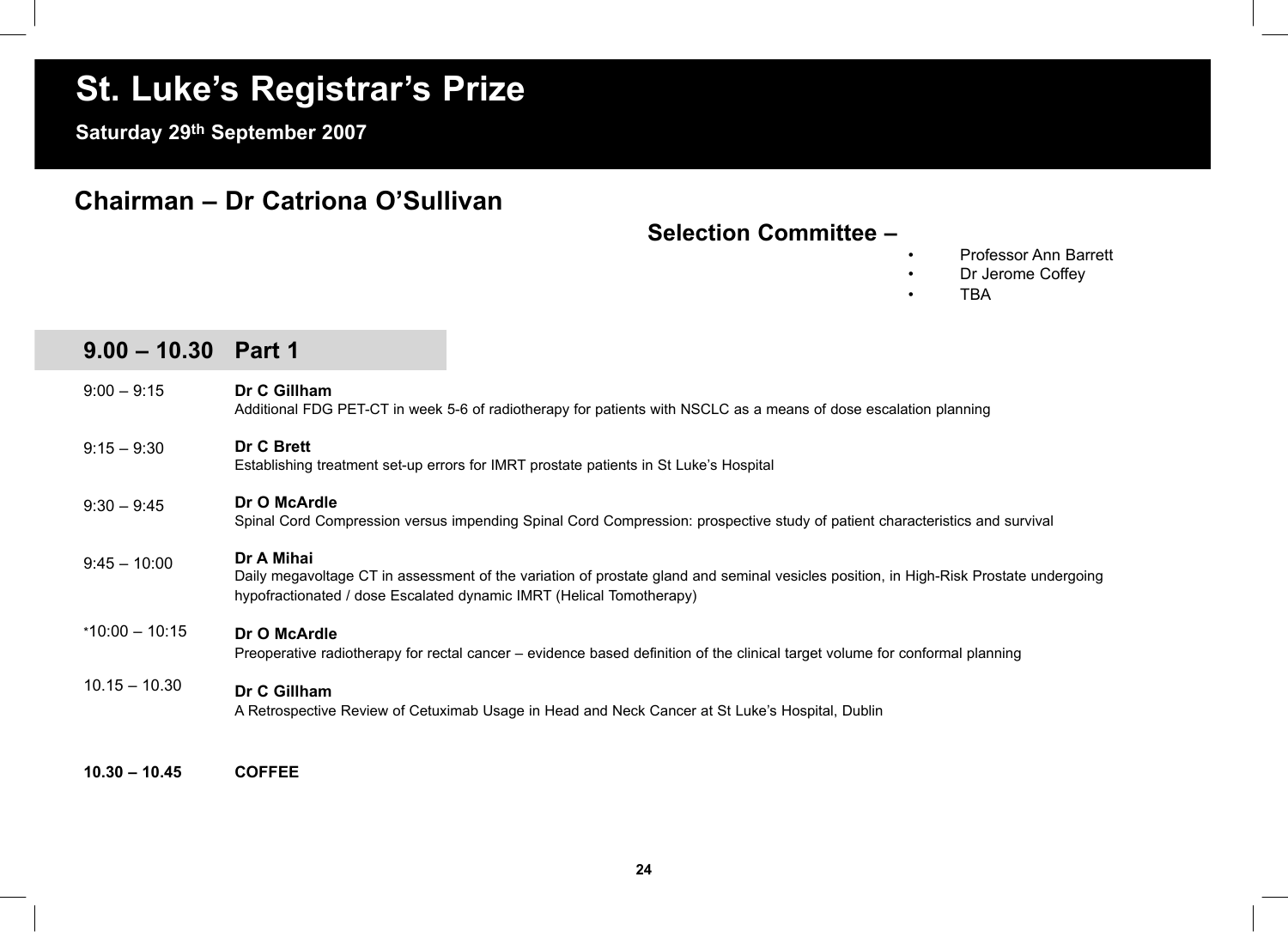| $10.45 - 12.45$ | Part 2                                                                                                                                               |
|-----------------|------------------------------------------------------------------------------------------------------------------------------------------------------|
| $10.45 - 11:00$ | Dr O McArdle<br>Predicting survival in an unselected glioblastoma multiforme population - use of the RTOG recursive partitioning analysis            |
| $11.00 - 11.15$ | <b>Ms L Mullaney</b><br>A Randomised Trial Comparing Bladder Volume Consistency Achieved with Two Bladder-Filling Protocols in Prostate Conformal RT |
| $11:15 - 11.30$ | Dr S Brennan<br>Predictive Factors for Conformity Index in Radiotherapy for Non Small Cell Lung Cancer                                               |
| $11:30 - 11:45$ | Dr M Samsa<br>Assessment of Moves required on Set-up for Head & Neck Radiotherapy: Supplemental Training and Audit before commencing IMRT            |
| $11.45 - 12.00$ | Dr S Brennan<br>The effect of high dose irradiation on Pulmonary Function in Non Small Cell Lung Cancer                                              |
| $12:00 - 12.15$ | Dr G Hanna<br>The Use of PET/CT in the Radiotherapy Treatment Planning Process for Non Small Cell Lung Cancer: What impact on the GTV?               |
| $12.15 - 12.30$ | Dr P Kelly<br>Absorbable mesh sling use in reducing potential radiation-induced small bowel injury in definitive prostate radiation                  |
| 12.45           |                                                                                                                                                      |
|                 | <b>Awarding of Prizes &amp; Photos</b>                                                                                                               |

#### **Poster Presentations**

**1. Dr D Bracken** Implementation of a Hygiene Clinical Audit System in a Radiotherapy Department

#### **2. Dr S M Hasnain** Retrospective Survey of I<sup>131</sup> over eight years in St Luke's Hospital

#### **3. Dr L Walsh**

Percutaneous Endoscopic Gastrostomy Tube Placement before Commencing Combined Radiotherapy and Cetuximab for Head & Neck Cancer